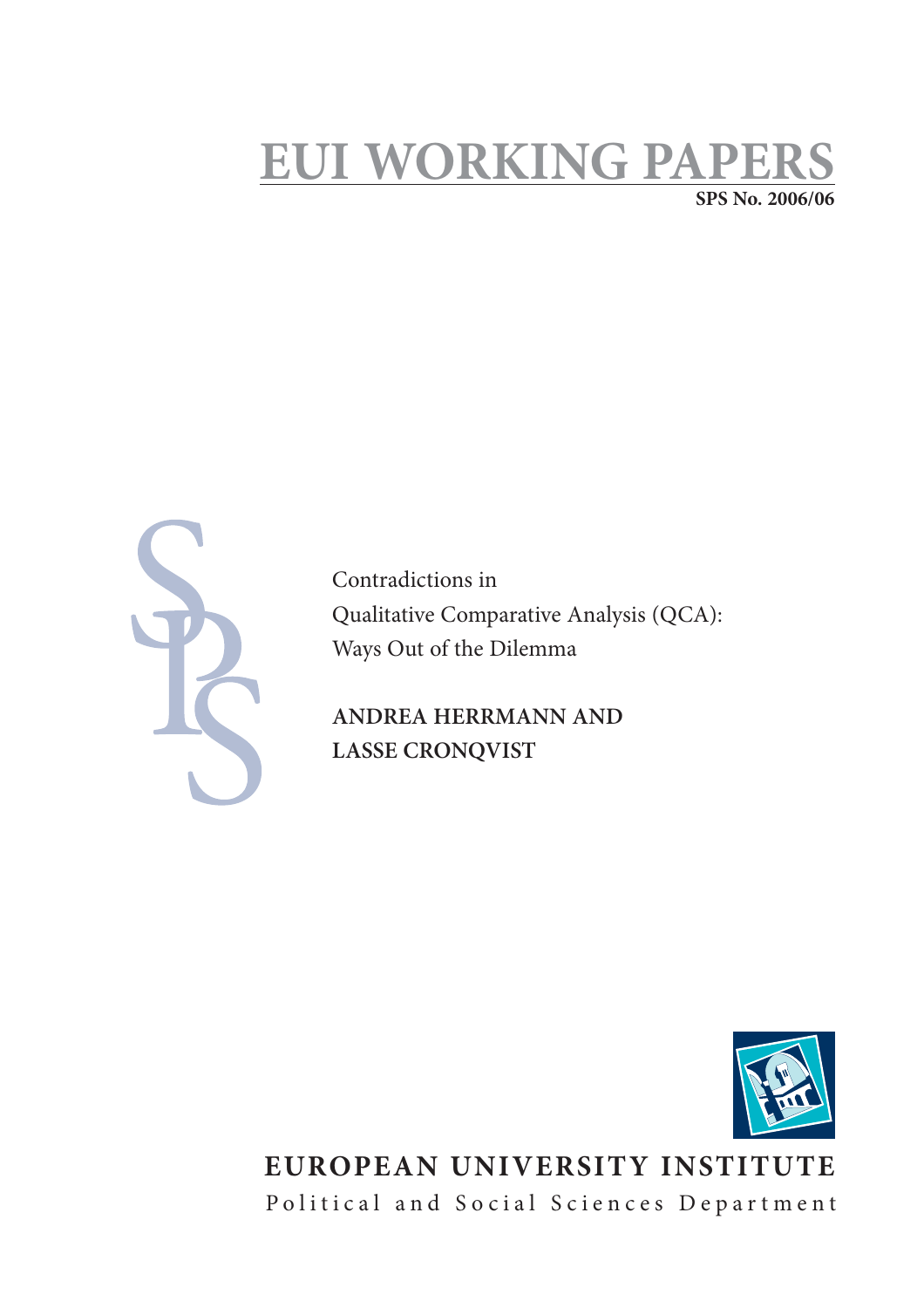### **EUROPEAN UNIVERSITY INSTITUTE DEPARTMENT OF POLITICAL AND SOCIAL SCIENCES**

*Contradictions in Qualitative Comparative Analysis (QCA): Ways Out of the Dilemma* 

**ANDREA HERRMANN AND LASSE CRONQVIST** 

EUI Working Paper **SPS** No. 2006/06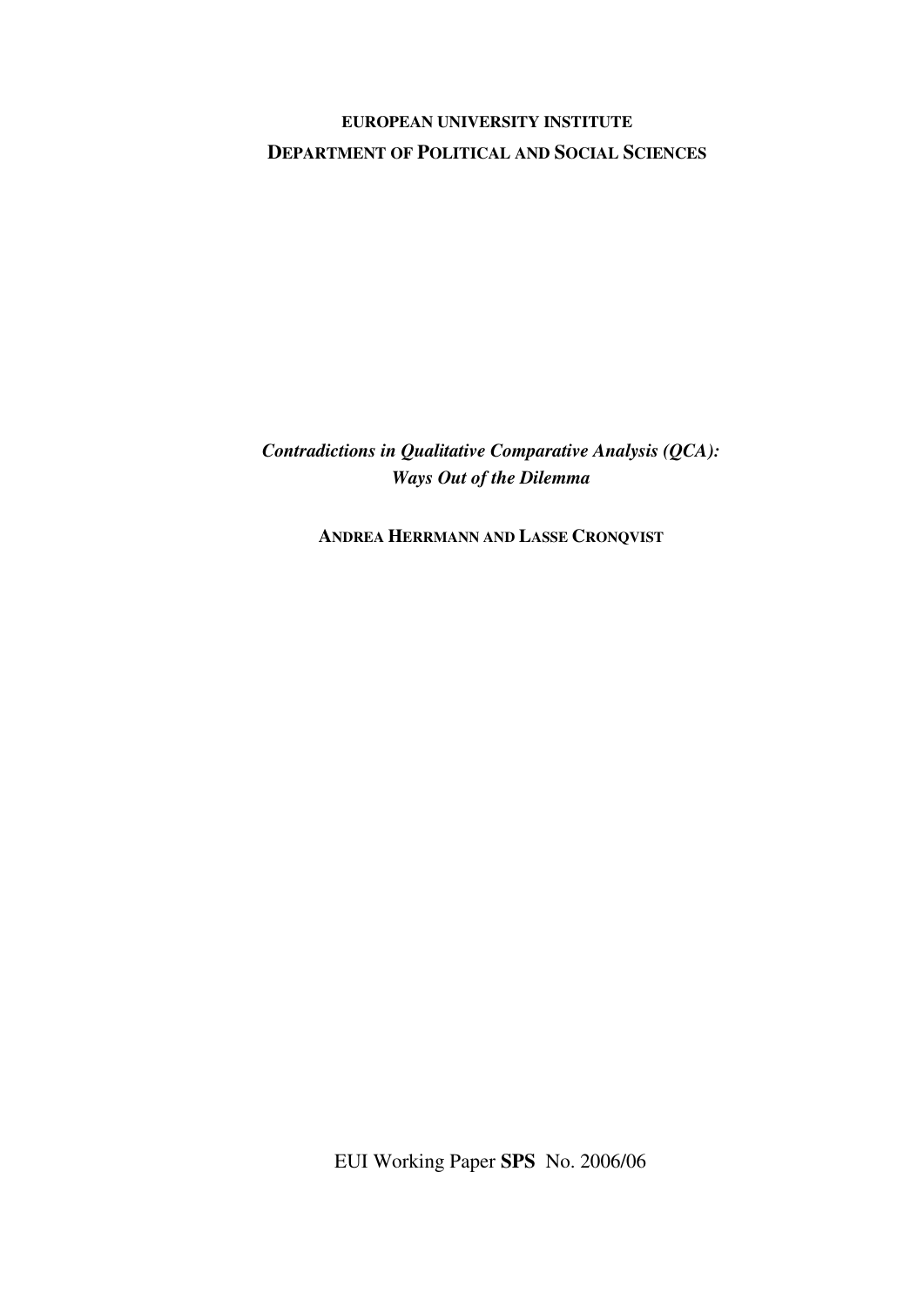This text may be downloaded for personal research purposes only. Any additional reproduction for such purposes, whether in hard copy or electronically, requires the consent of the author(s), editor(s). If cited or quoted, reference should be made to the full name of the author(s), editor(s), the title, the working paper or other series, the year, and the publisher.

The author(s)/editor(s) should inform the Political and Social Sciences Department of the EUI if the paper is to be published elsewhere, and should also assume responsibility for any consequent obligation(s).

ISSN 1725-6755

© 2006 Andrea Herrmann and Lasse Cronqvist

Printed in Italy European University Institute Badia Fiesolana I – 50016 San Domenico di Fiesole (FI) Italy

http://www.iue.it/ http://cadmus.iue.it/dspace/index.jsp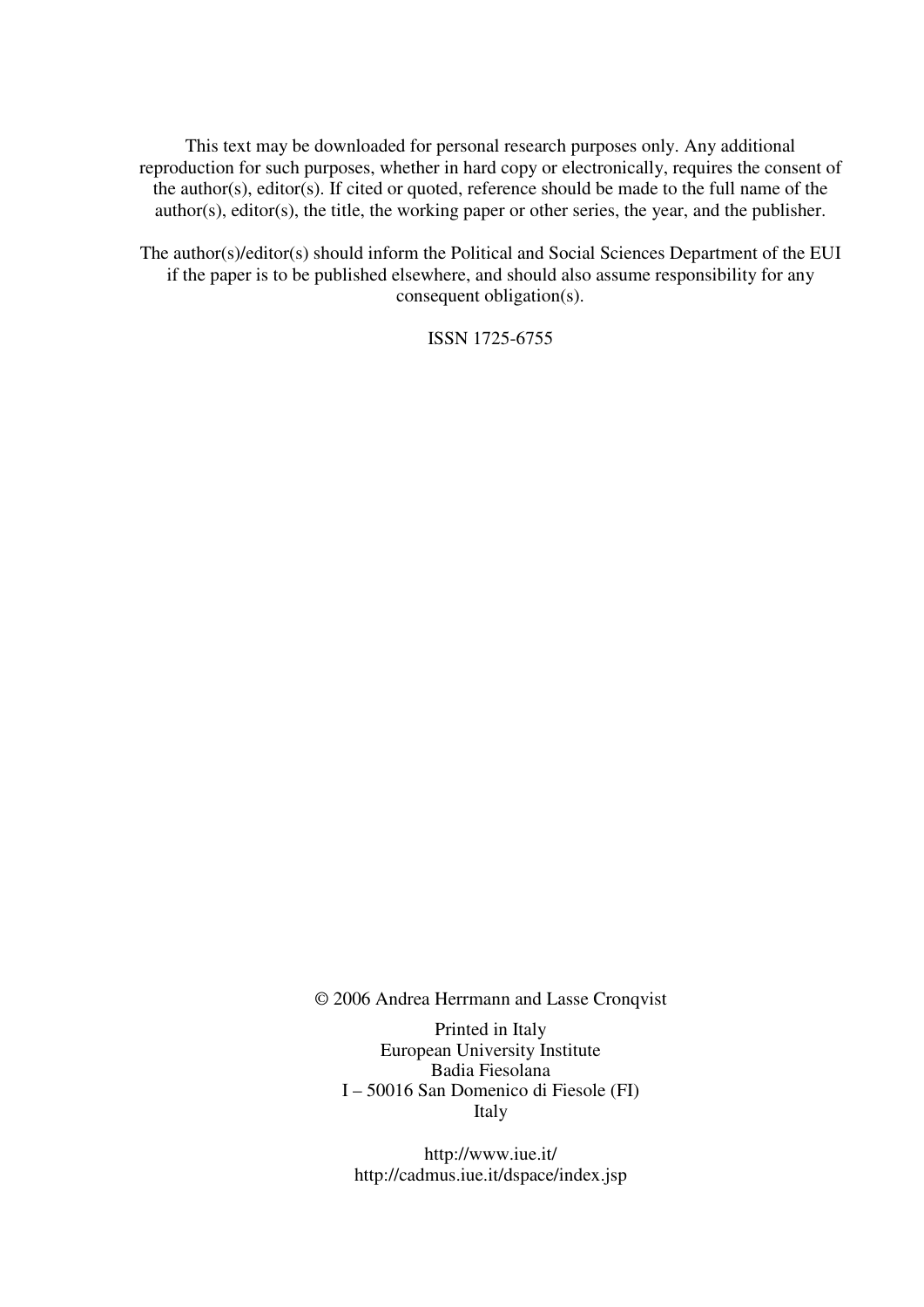#### **Abstract**

This paper aims at illustrating the circumstances in which QCA and its ramifications, fs/QCA and MVQCA, become particularly useful tools of analysis. To this end, we discuss the most pertinent problem which researchers encounter when using QCA, namely the problem of contradicting observations. In QCA analysis, contradictions arise from the sheer number of cases, as well as from the problem of dichotomisation. Therefore, we argue that, in order to handle contradictions, the method for analysing middle-sized-N situations should be chosen according to two parameters; the size of a dataset on the one hand, and the need to preserve raw-data information on the other. While QCA is an apt tool for analysing comparatively small middle-sized datasets with a correspondingly reduced necessity to preserve cluster information, the opposite holds true for fs/QCA. MVQCA strikes a balance between these two methods as it is most suitable for analysing genuinely middle-sized case sets for which some cluster information needs to be preserved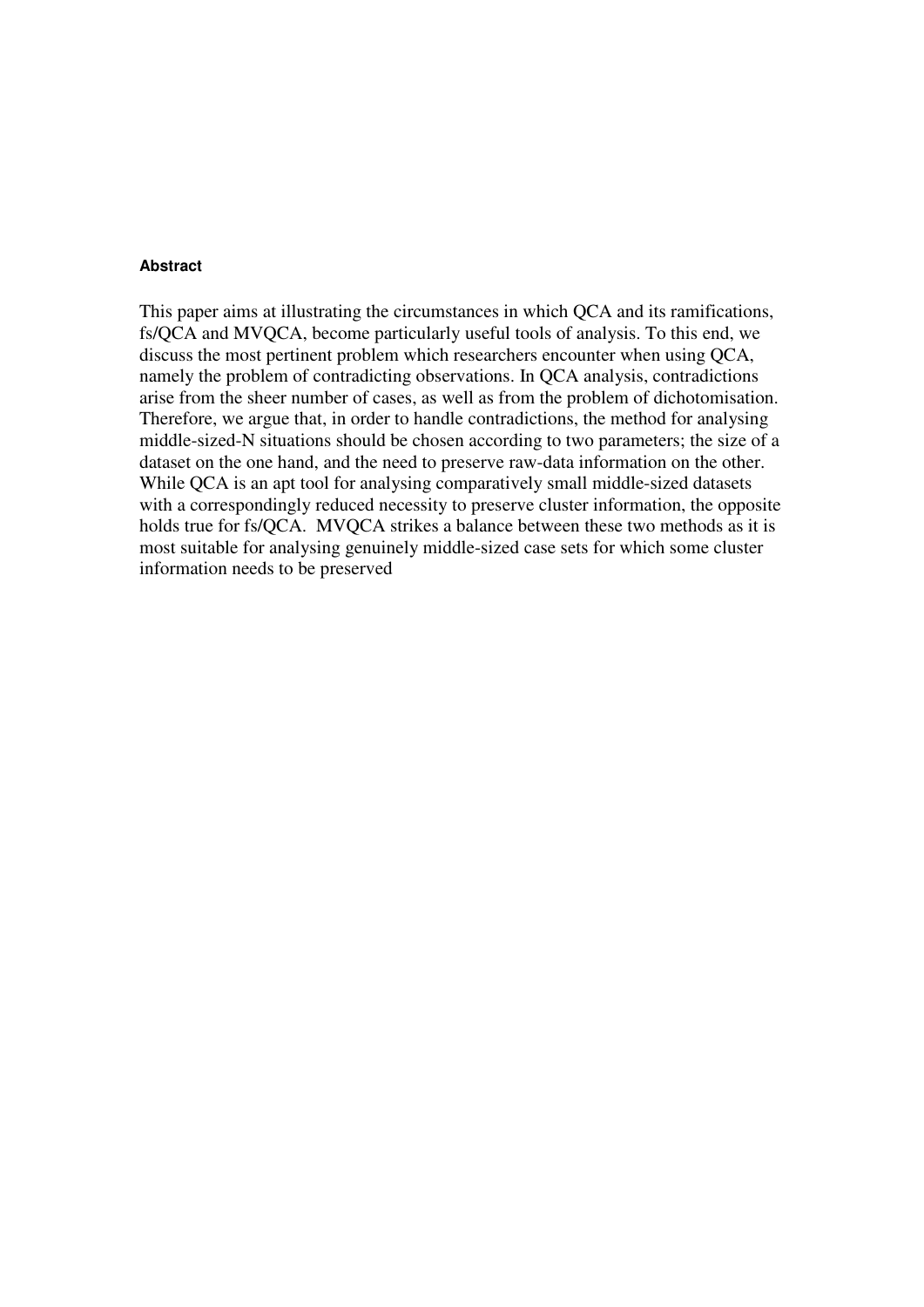### **Authors:**

Andrea Herrmann (European University Institute, Florence) Lasse Cronqvist (University of Marburg)

We wish to thank Dirk Berg-Schlosser, Jaap Dronkers, Charles Ragin, Benoît Rihoux, Simon Toubeau, and Sakura Yamasaki for stimulating discussions and their comments on earlier versions of this paper.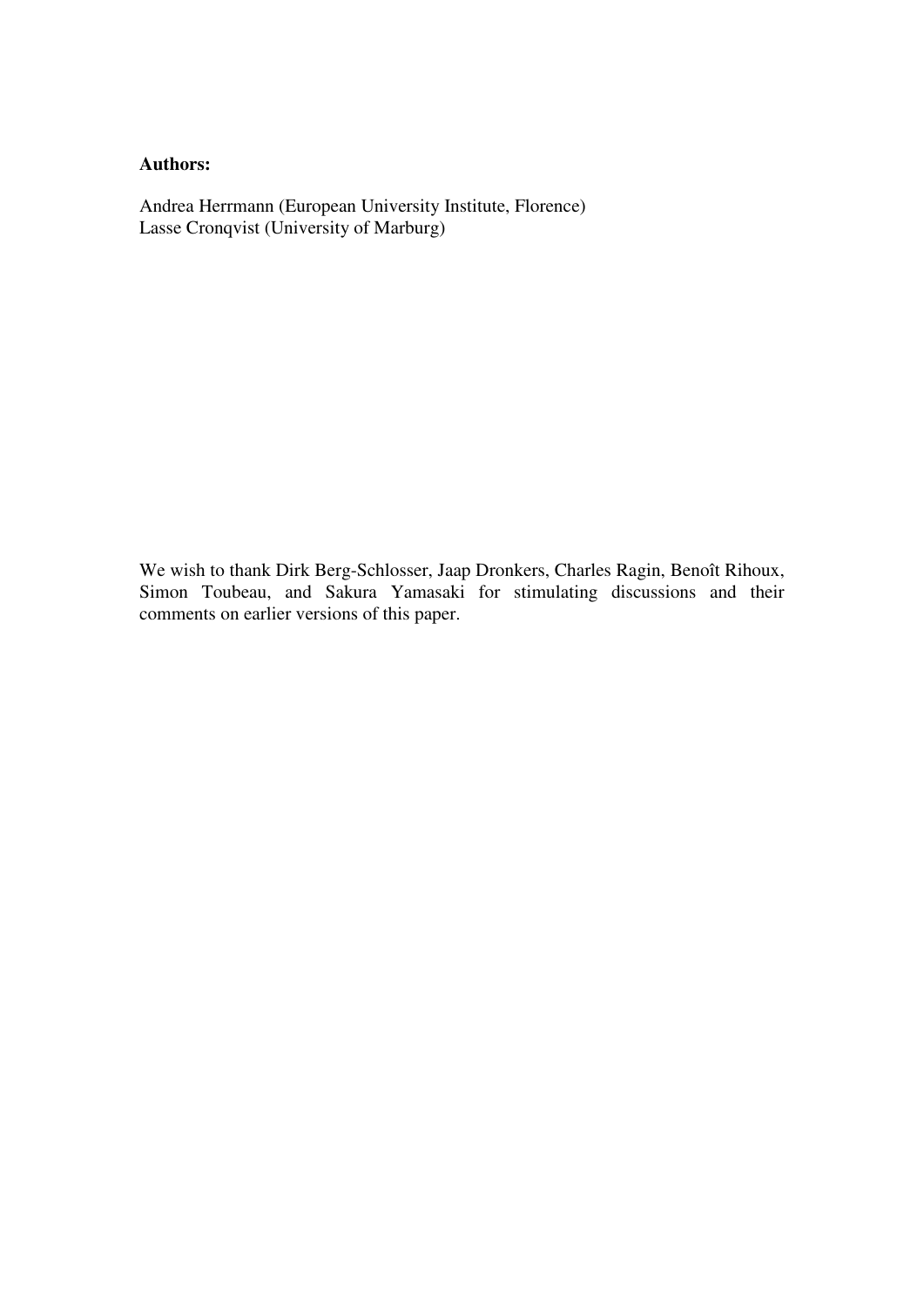#### **1. Introduction**

 $\overline{a}$ 

Research in the social sciences seems to be, at least partly, guided by a continuing *Methodenstreit* about the superiority of either quantitative or qualitative methods. On the one hand, scholars using qualitative or case-oriented methods argue that an in-depth understanding of a small number of cases is vital when attempting to understand causal complexity (see inter alia Muno 2003; Munck 2004). On the other hand, researchers preferring quantitative or variable-oriented methods claim that only the study of a large number of cases allows one to make reliable statements about (causal) relationships (see for example King, Keohane, and Verba 1994). From the authors' point of view, it is deplorable that social scientists seem to have divided into these two camps, because the strict adherence to one or the other group entails the risk that the preferred type of methods determines how a research question is posed. Ideally, however, the question to be explored determines the choice of method: Each question directs the researcher to a population of cases out of which s/he chooses the most representative sample. Depending on data availability and sample size, the researcher then chooses the most adequate method for analysing her dataset. In sum, the research question should determine the choice of method – not the other way round.

Several attempts have been made to bridge the methodological divide between qualitative and quantitative analyses (see e.g. Campbell 1975; Eckstein 1975; Lijphart 1971; Lijphart 1975; Smelser 1976). Probably the most renowned proposal has been advanced by King, Keohane and Verba (1994) seeking to apply a large-N logic to the analysis of a small number of cases. It must however be questioned whether it is both possible and fruitful to merge various aspects of different methods in the attempt to obtain 'superior' analytical tools. Both quantitative and qualitative methods have different features which make them more or less suitable for the analysis of a certain number of cases. The logic of a qualitative method such as process-tracing, particularly well-suited for the fine-grained analysis of one or very few cases, can hardly be transferred to a large number of cases as an in-depth analysis would be inherently difficult. In a similar vein, the effort of King, Keohane and Verba to apply the statistics-based approach of large-N methods to the analysis of a small number of cases has been seriously questioned (see McKeown 1999; Munck 1998; Ragin 2000: 14; Collier, Seawright, and Munck 2004). In sum, each method has specific characteristics which are advantageous for the analysis of one research scenario, while being disadvantageous for the analysis of another scenario.

Therefore, instead of trying to merge existing methods, it seems more promising to design new ones. A wide range of methods for the analysis of small- $N<sup>1</sup>$ and large-N situations<sup>2</sup> exists and is under constant development (see for example Katz and Beck 2004). But only a few tools have been developed for the analysis of

<sup>1</sup> Following the suggestion of Charles Ragin (see Ragin 2003: 13), we use the notion of 'small-N' for samples which include 1 to 4 cases. Examples of small-N methods are hermeneutics, in-depth interviews or long-term observations (process-tracing).

<sup>&</sup>lt;sup>2</sup> Following the suggestion of Charles Ragin (see Ragin 2003: 13), we use the notion of 'large-N' for samples which include more than 50 cases. Examples of large-N methods are regression analysis and its various ramifications.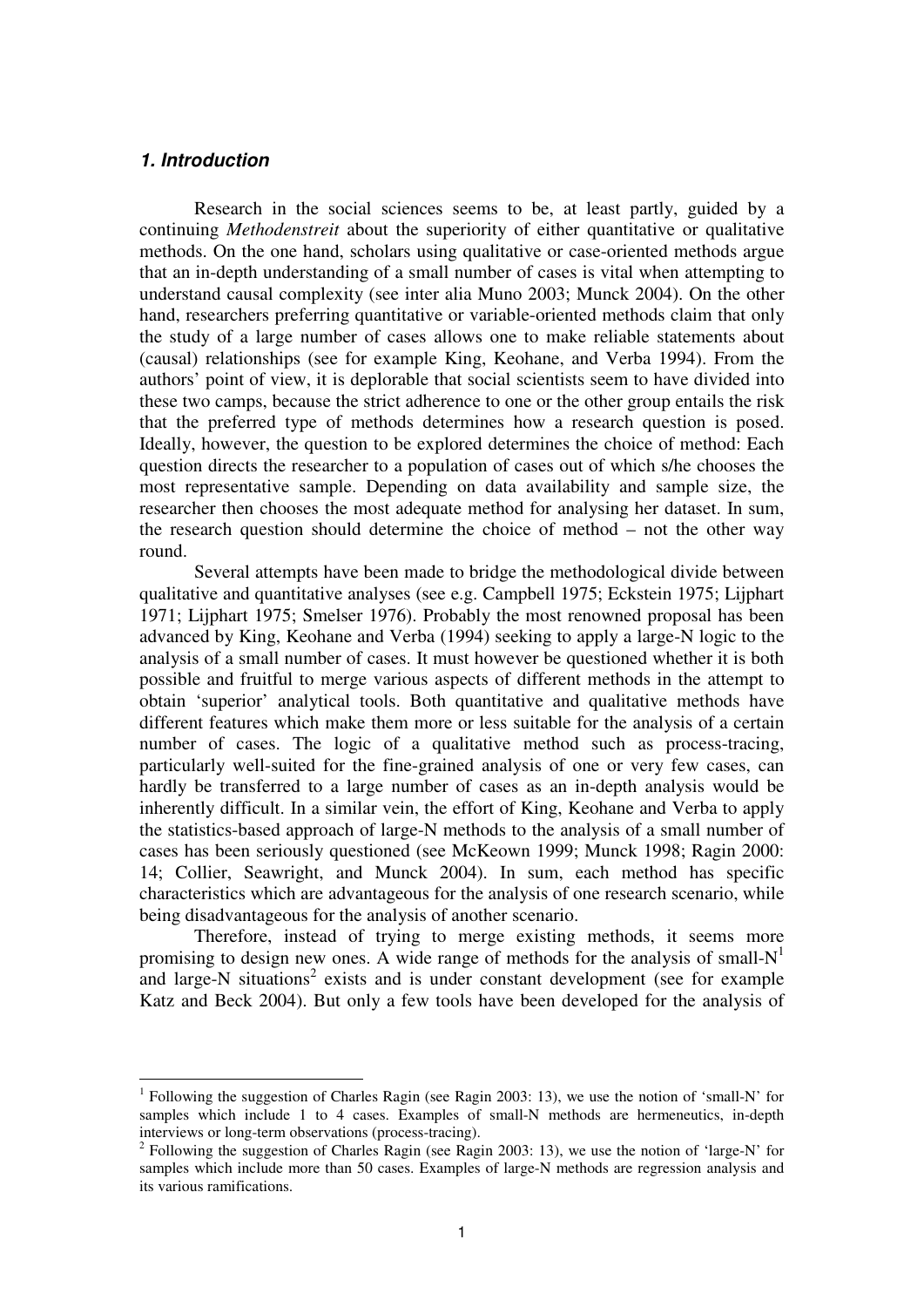middle-sized-N situations<sup>3</sup>. Today, the most prominent of these tools is Charles Ragin's Qualitative Comparative Analysis (henceforth 'QCA'). It was in 1987 that Charles Ragin introduced this method to the public (see Ragin 1987). Extensions to QCA have recently been proposed, leading to the naissance of *fuzzy-set QCA* (henceforth 'fs/QCA') on the one hand (Ragin 2000), and of *Multi-Value QCA* (henceforth 'MVQCA') on the other (Cronqvist 2004; Cronqvist 2005a). It was, however, not later than 1990 that QCA started to encounter harsh, and often unfounded, criticism (see for example Markoff 1990: 179). In line with the '*Methodenstreit* paradigm', various scholars pointed to the weaknesses of QCA, seeking to portray the latter as inferior to the more traditional methods (see De Meur and Rihoux 2002: 119-144).

This paper aims at illustrating under which conditions QCA and its ramifications, fs/QCA and MVQCA, are particularly useful tools of analysis. This is done by discussing the problem of 'contradictions' which constitutes the most persistent difficulty a researcher faces when using QCA. However, in contrast to the *Methodenstreit* paradigm, it is by no means our aim to portray (a ramification of) QCA as superior to any other qualitative or quantitative method. As argued above, such discussions seem inherently fruitless to us. Instead, by illustrating their different features, we aim at presenting QCA, fs/QCA and MVQCA as genuine alternatives to the more traditional qualitative (small-N) and quantitative (large-N) methods.

Overall, we argue that the explanatory power of a QCA, fs/QCA, and MVQCA analysis is a function of two parameters; The size of a case set on the one hand, and the necessity to preserve the richness of raw-data information on the other. Accordingly, a researcher should use QCA for analysing rather small middle-sized case sets whose values can be converted into dichotomous scores without a loss of important cluster information. Fs/QCA, instead, is most useful whenever a researcher wishes to analyse a comparatively large middle-sized case set which requires to preserve rich raw-data information. MVQCA, in turn, strikes a balance between QCA and fs/QCA as it constitutes the most suitable method for analysing genuinely middlesized case sets which necessitate the conservation of some raw-data information.<sup>4</sup>

To illustrate these arguments, the paper is organised as follows: Section 2 briefly introduces the logic of QCA and the problem of contradicting observations which can notably limit the explanatory power of QCA. Section 3 illustrates how fs/QCA addresses the problem of contradictions, and points to the limits of this method. Section 4 shows in which circumstances MVQCA succeeds in striking a balance between QCA and fs/QCA. Section 5 concludes the analysis by summarising our argument.

#### **2. QCA – a powerful tool for analysing middle-sized datasets?**

Various scholars (see Ragin 2000: 25; see also Bollen, Entwisle, and Alderson 1993; Ragin 1989; Sigelman and Gadbois 1983) have illustrated that research in the social sciences is dominated by the analysis of either small-N or large-N situations,

<sup>&</sup>lt;sup>3</sup> Consequent to the remarks of footnote 1 and 2, the notion of 'middle-sized-N' refers to samples which include 5 to 50 cases (see Ragin 2003: 13).

<sup>4</sup> We wish to stress that we do not want to define *small-size*, *genuinely middle-sized*, and *large-size middle-sized datasets* by suggesting precise numbers. The reason is that these definitions depend on the individual research design, i.e. the number and the conceptual richness of causal and outcome variables.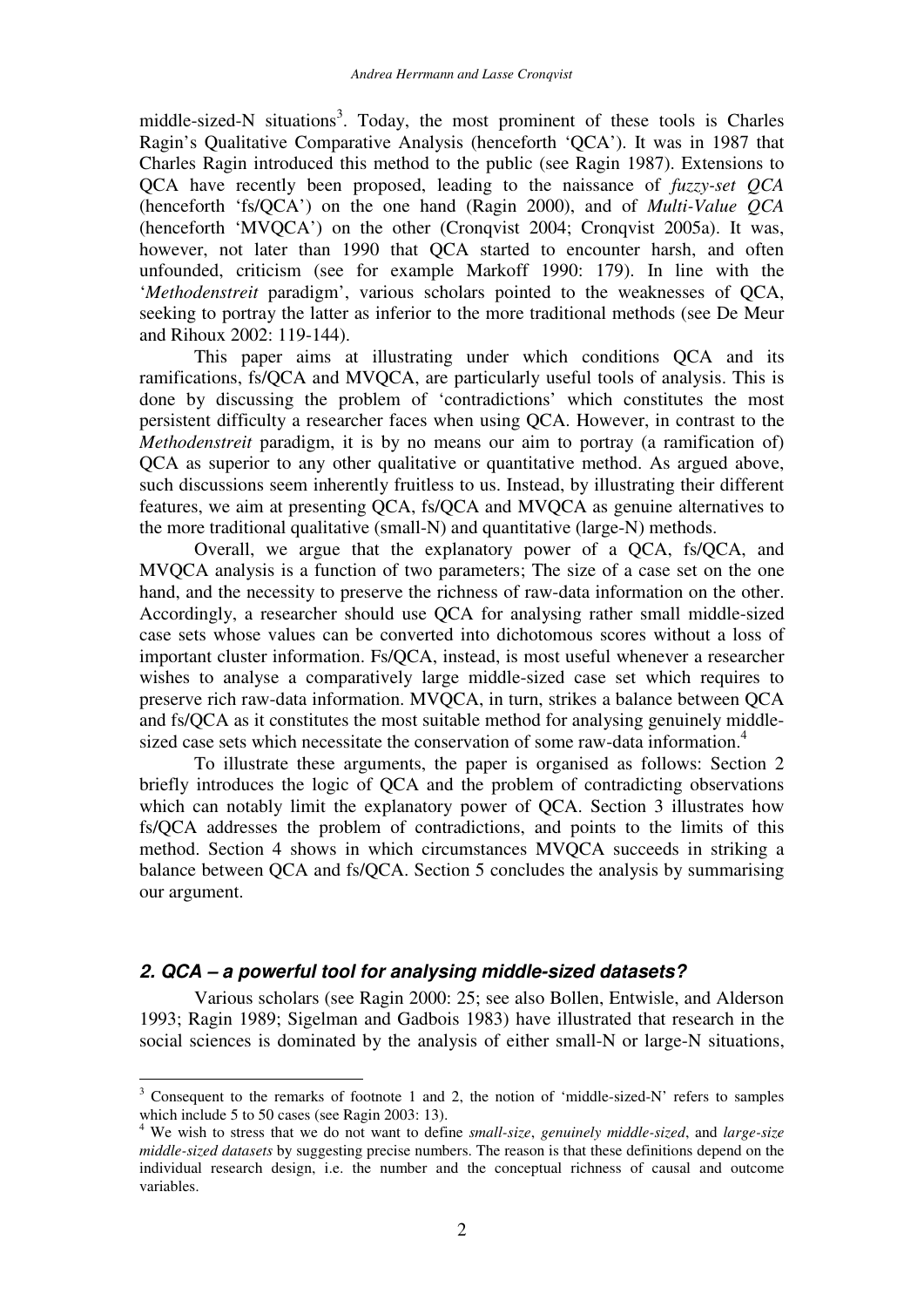whereas very few research is carried out on the basis of a middle-sized number of cases. Until 1987, when Charles Ragin introduced QCA to the public (Ragin 1987), this bias towards the use of qualitative, and respectively quantitative techniques was surely aggravated by the lack of a method that was capable of assessing middle-sized case sets adequately. Probably the most important benefit of QCA therefore resides in the fact that it constitutes a powerful tool for the analysis of middle-sized-N situations.

Yet, we argue that, in two respects, QCA is a more limited tool of analysis for middle-sized-N situations than Ragin's text-book (Ragin 1987) might suggest. Firstly, QCA is particularly well-suited only for comparatively small middle-sized-N situations. Since QCA ignores the frequency with which a causal combination occurs, the likelihood of contradictions increases with the number of cases. Secondly, QCA is an inadequate tool whenever raw data cannot be recoded into dichotomous variables without a loss of important information. This so-called problem of dichotomisation also entails the risk of contradictions and, hence, of a situation in which a parsimonious solution only covers a small number of studied cases. Therefore, we argue that QCA is a particularly useful tool of analysis for a small middle-sized case set with a reduced necessity to preserve the raw data's richness of information.

To illustrate our argument, we use a dataset derived from the studies of Tatu Vanhanen (see Vanhanen 1984) which Berg-Schlosser and De Meur analysed in one of the first published applications of QCA (Berg-Schlosser and De Meur 1994). Studying the causes of breakdown of democratic regimes in the interwar period, Vanhanen constructed three socio-economic indices which he identified as pillars of democratisation (see table 1). While the first index (*Index of Occupational Diversification – IOD*) reports the arithmetic mean of urban population and nonagricultural population in a country, the second index (*Index of Knowledge Distribution* – *IKD*) combines measures of literacy and university education. The third measure (*Family Farms – FF*) indicates the percentage of family-sized landholding as a percentage of the total area of holdings (Vanhanen 1984: 38). In line with Berg-Schlosser and De Meur (1994), we focus our analysis on sixteen cases which comprise 'all (…) major 'breakdown'-cases (…) [as well as] the major 'survivors', including some of the smaller countries which often tend to be overlooked' (Berg-Schlosser and De Meur 1994:  $254$ <sup>5</sup>. To keep explanations simple, we only perform QCA, fs/QCA, and MVQCA analyses for those cases in which democracy collapsed during the interwar period. Accordingly, we assign a score of 1 to all 'democratic breakdown countries', while we assign a score of 0 to those countries in which democracy endured the interwar-period.

 $\overline{a}$ 

<sup>&</sup>lt;sup>5</sup> Accordingly, our analysis includes Austria (AUS), Belgium (BEL), Czechoslovakia (CZE), Finland (FIN), France (FRA), Germany (GER), Greece (GRE), Hungary (HUN), Italy (ITA), the Netherlands (NET), Poland (POL), Portugal (POR), Romania (ROM), Spain (SPA), Sweden (SWE), and the United Kingdom (UK).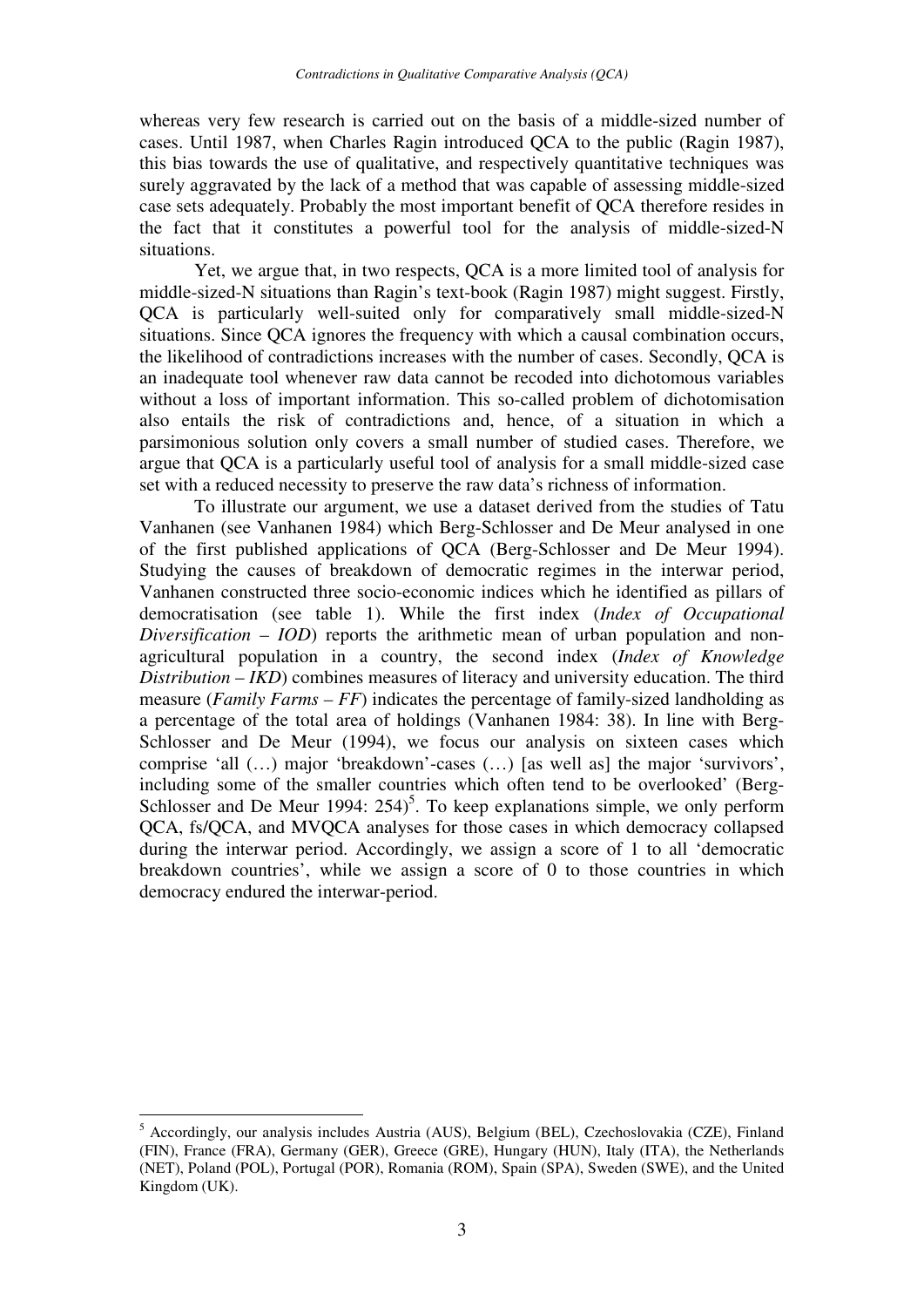| Case       | <b>IOD</b><br>(Index of Occupational<br>Diversification) | <b>IKD</b><br>(Index of Knowledge)<br>Distribution) | FF<br>(Family Farms) | <b>Outcome</b><br>(Breakdown of<br>Democracy) |
|------------|----------------------------------------------------------|-----------------------------------------------------|----------------------|-----------------------------------------------|
| <b>AUS</b> | 51,5                                                     | 55                                                  | 45                   |                                               |
| <b>BEL</b> | 64                                                       | 51,5                                                | 30                   | $\mathbf{0}$                                  |
| <b>CZE</b> | 38,5                                                     | 49                                                  | 40                   | $\boldsymbol{0}$                              |
| <b>FIN</b> | 21,5                                                     | 46,5                                                | 47                   | $\mathbf{0}$                                  |
| <b>FRA</b> | 48                                                       | 50,5                                                | 35                   | $\overline{0}$                                |
| <b>GER</b> | 53                                                       | 54                                                  | 54                   |                                               |
| <b>GRE</b> | 34                                                       | 28                                                  | 28                   |                                               |
| <b>HUN</b> | 37                                                       | 47                                                  | 40                   |                                               |
| <b>ITA</b> | 38                                                       | 39,5                                                | 22                   |                                               |
| <b>NET</b> | 61                                                       | 51,5                                                | 40                   | $\overline{0}$                                |
| POL        | 17,5                                                     | 37,5                                                | 53                   |                                               |
| <b>POR</b> | 30,5                                                     | 18,5                                                | 20                   |                                               |
| <b>ROM</b> | 16,5                                                     | 25                                                  | 41                   |                                               |
| <b>SPA</b> | 35                                                       | 33                                                  | 20                   |                                               |
| <b>SWE</b> | 39,5                                                     | 52,5                                                | 50                   | $\theta$                                      |
| <b>UK</b>  | 78,5                                                     | 50                                                  | 25                   | $\overline{0}$                                |

**Table 1: Raw dataset on causes of democracy breakdown in the interwar period**

Source: Vanhanen (1984)

It is not the aim of this paper to review how a QCA, fs/QCA, and MVQCA analysis are carried out in detail. Instead, we limit our illustrations to those analytical steps which are central to the understanding of our argument. Thus, suffice it to say here that a QCA analysis is carried out in four steps which we will exemplify on the basis of the Vanhanen dataset.

In a nutshell, QCA consists in applying the logic of Mill's method of difference so as to reduce causal complexity (see Mill 1872: 451-452). Once a researcher has determined which cases s/he wants to study, the **first step** consists in drawing up a summary table that recapitulates – for each case – whether the respective causal conditions and the outcome are present or absent. Importantly, a QCA analysis can *only* be carried out on the basis of dichotomous variables. Therefore, any ordinal or scale variables of the raw dataset must be recoded into dichotomous scores. Turning back to the Vanhanen dataset presented in table 1, we see that all three independent variables need to be recoded. In so doing, and contrary to Berg-Schlosser and De Meur (1994), we use a cut-off value of 45 for both IOD and IKD, and a cut-off value of 38 for FF because an in-depth cluster analysis shows that these thresholds are most representative. Table 2 reports the results obtained from recoding Vanhanen's raw dataset into dichotomous scores.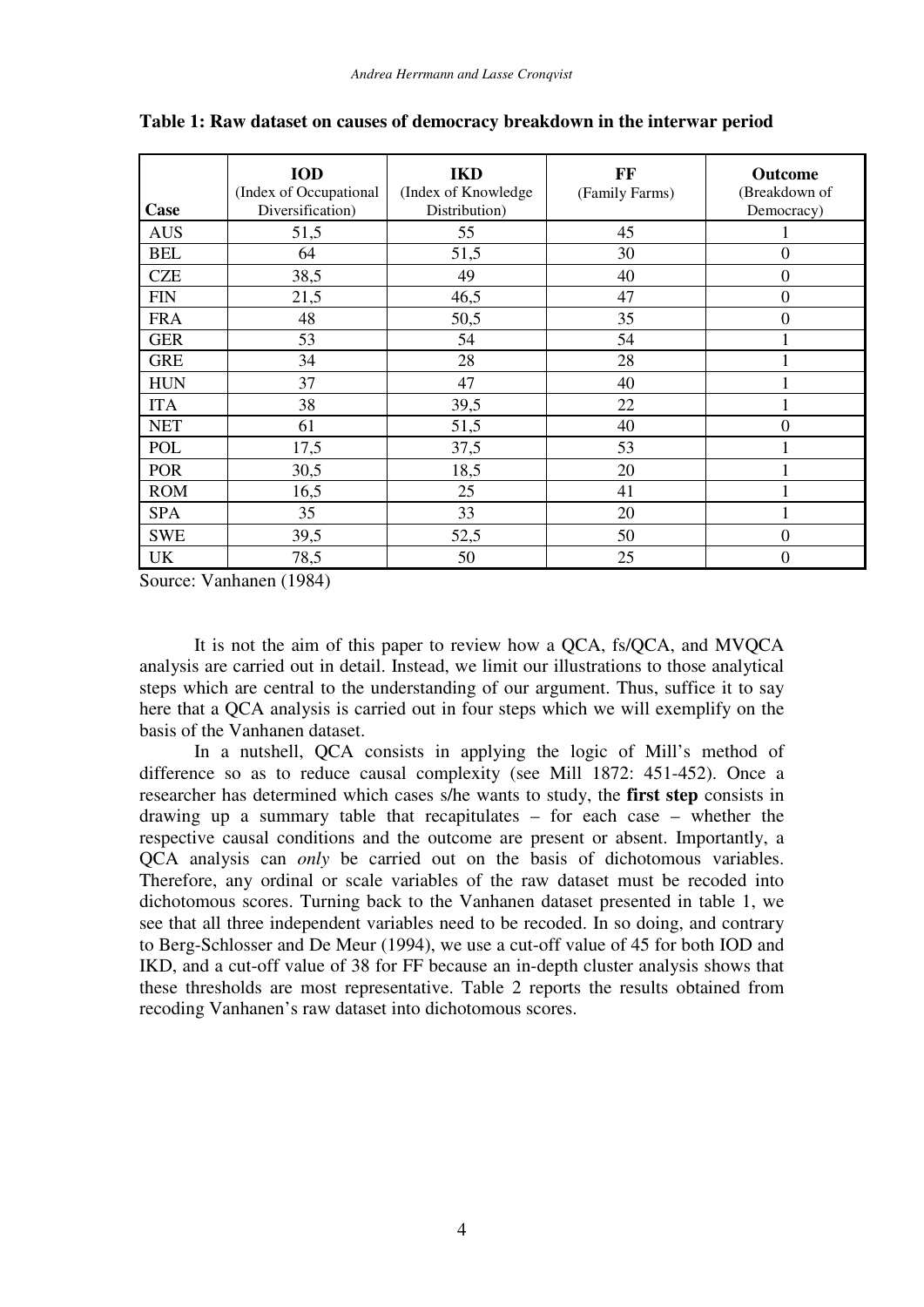| Case       | <b>IOD</b><br>(Index of Occupational<br>Diversification) | <b>IKD</b><br>(Index of Knowledge)<br>Distribution) | FF<br>(Family Farms) | <b>Outcome</b><br>(Breakdown of<br>Democracy) |
|------------|----------------------------------------------------------|-----------------------------------------------------|----------------------|-----------------------------------------------|
| <b>AUS</b> |                                                          |                                                     |                      |                                               |
| <b>BEL</b> |                                                          |                                                     | 0                    | 0                                             |
| <b>CZE</b> | $\bf{0}$                                                 |                                                     |                      | 0                                             |
| <b>FIN</b> | $\bf{0}$                                                 |                                                     |                      | 0                                             |
| <b>FRA</b> |                                                          |                                                     | 0                    | 0                                             |
| <b>GER</b> |                                                          |                                                     |                      |                                               |
| <b>GRE</b> | $\bf{0}$                                                 | 0                                                   | 0                    |                                               |
| <b>HUN</b> | $\bf{0}$                                                 |                                                     |                      |                                               |
| <b>ITA</b> | $\bf{0}$                                                 | 0                                                   | 0                    |                                               |
| <b>NET</b> |                                                          |                                                     |                      | $\bf{0}$                                      |
| POL        | $\mathbf{0}$                                             | 0                                                   |                      |                                               |
| <b>POR</b> | $\bf{0}$                                                 | 0                                                   | 0                    |                                               |
| <b>ROM</b> | $\mathbf{0}$                                             | 0                                                   |                      |                                               |
| <b>SPA</b> | $\mathbf{0}$                                             | 0                                                   | 0                    |                                               |
| <b>SWE</b> | $\mathbf{0}$                                             |                                                     |                      | 0                                             |
| UK         |                                                          |                                                     |                      | 0                                             |

#### **Table 2: QCA summary table on causes of democracy breakdown in the interwar period**

Source: Vanhanen (1984), recoded as described in the text

The **second** step consists in converting the obtained dataset into a so-called 'truth table' which lists all logically possible combinations of causes. Accordingly, a QCA truth table contains  $2<sup>k</sup>$  rows of possible causal combinations, whereby k stands for the number of causal conditions (Ragin 1987: 87-89). It is important to note that the predominant concern of QCA is akin to qualitative methods in that it only recapitulates *whether* a causal combination is observed and which *result* the latter produces. However, no attention is paid to the *number of times* a certain combination occurs. Converting the dichotomous Vanhanen dataset into a truth table leads to the outcome presented in table 3.

#### **Table 3: QCA truth table on causes of democracy breakdown in the interwar period**

| Case               | <b>IOD</b><br>(Index of Occupational)<br>Diversification) | IKD<br>(Index of Knowledge)<br>Distribution) | FF<br>(Family Farms) | <b>Outcome</b><br>(Breakdown of<br>Democracy) | Number of<br>observed<br>cases |
|--------------------|-----------------------------------------------------------|----------------------------------------------|----------------------|-----------------------------------------------|--------------------------------|
| Por, Gre, Spa, Ita |                                                           |                                              |                      |                                               |                                |
| Rom, Pol           |                                                           |                                              |                      |                                               |                                |
|                    |                                                           |                                              |                      |                                               |                                |
| Fin, Cze, Swe      |                                                           |                                              |                      | 1:0                                           |                                |
| Hun                |                                                           |                                              |                      | (Contradiction)                               | 3:1                            |
|                    |                                                           |                                              |                      |                                               |                                |
|                    |                                                           |                                              |                      |                                               |                                |
| Fra, Bel, Uk       |                                                           |                                              |                      |                                               |                                |
| <b>Net</b>         |                                                           |                                              |                      | 1:0                                           |                                |
| Aus, Ger           |                                                           |                                              |                      | (Contradiction)                               | 1:2                            |

Source: Vanhanen (1984), recoded and summarised as described in the text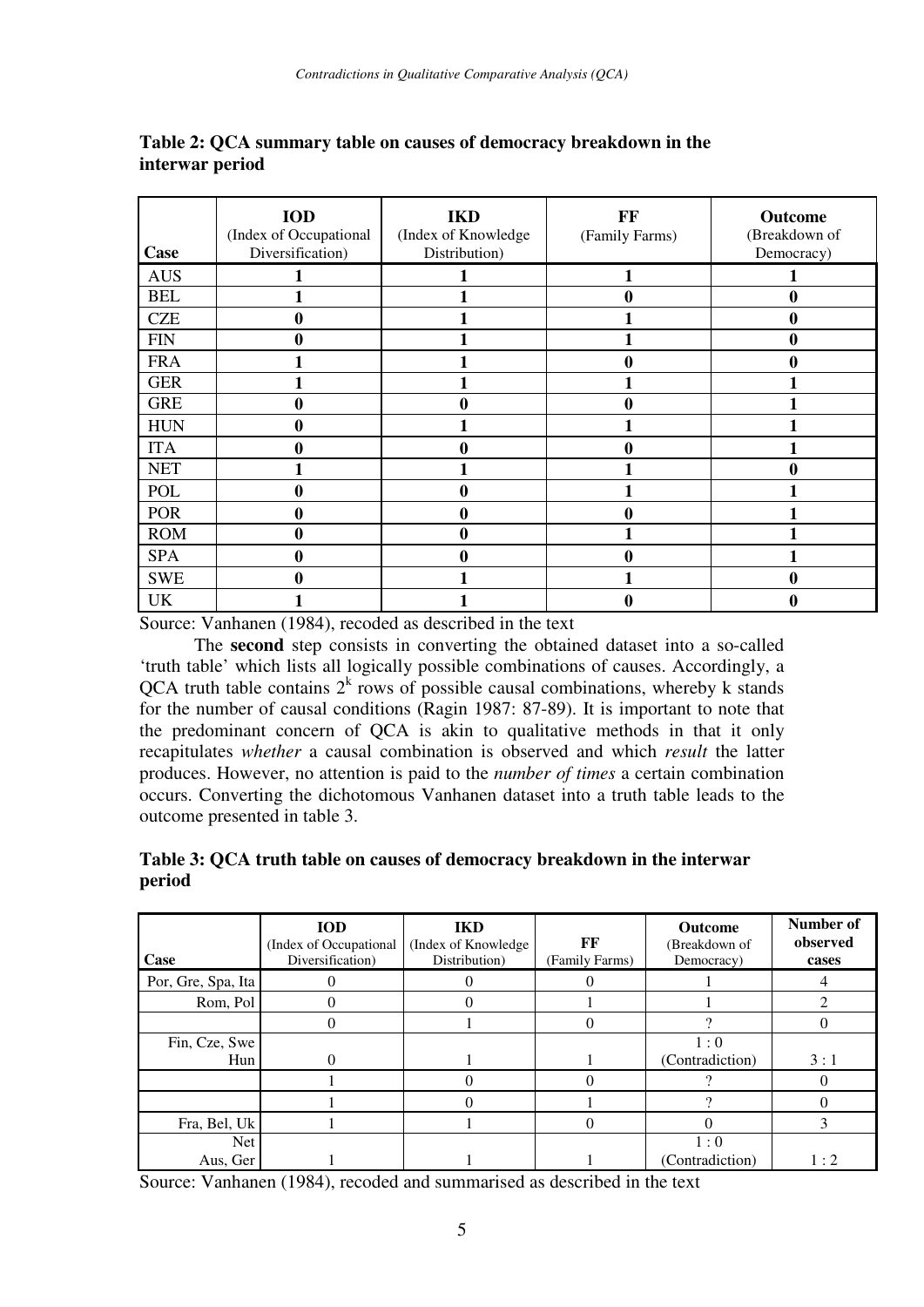In a **third step**, the researcher resorts to Boolean algebra so as to derive the lowest common denominator of causal conditions which produce a certain outcome. Akin to Mill's method of difference (see Mill 1872: 453), the fundamental rule for reducing causal complexity is the so-called 'minimisation rule': 'If two Boolean expressions differ in only one causal condition yet produce the same outcome, then the causal condition that distinguishes the two expressions can be considered irrelevant and can be removed to create a simpler, combined expression' (Ragin 1987: 93). Using this rule iteratively, so-called 'prime implicants' are determined which cover only those cases that lead to the studied outcome. These prime implicants are then combined to the shortest possible solutions so as to explain all cases with the outcome in question (see Ragin 1987: 92-101). If we apply this procedure to the Vanhanen dataset – thereby including all logical remainders into, and excluding all contradictions from the minimisation procedure of our analysis – we obtain the following Boolean equation:

1 (Breakdown of Democracy) = ikd

In (other) words, breakdown of democratic regimes results from an unequal knowledge distribution.

**The last step** of a QCA analysis consists in interpreting the obtained result with regard to its sufficiency and/ or necessity (see Ragin 1987: 99-100). For our example, we find that the absence of an equal knowledge distribution is both a necessary and a sufficient criterion for the failure of democratic regimes. In other words, the Vanhanen dataset shows that democratic regimes came to an end during the interwar period whenever knowledge was concentrated among a small elite of people.

This highly parsimonious explanation for democracy breakdown seems to suggest that QCA is an ideal tool for analysing middle-sized datasets. However, it is important to note that this parsimony could only be obtained by excluding all contradicting cases from the QCA minimisation procedure. This, in turn, indicates that QCA is a more limited analytical tool than Ragin's textbook (1987) suggests.

### **The problem of contradicting observations in QCA analysis**

While QCA has encountered much unfounded criticism (see De Meur and Rihoux 2002: 123-141), the difficulty of dealing with contradicting cases often keeps researchers from using QCA on a more than experimental level. We argue that this makes QCA a more limited tool for the analysis of middle-sized-N situations than one might think when reading Ragin's 1987 textbook. More precisely, we argue that QCA is a particularly useful method only in the study of comparatively small middle-sized datasets which can be transformed into dichotomous scores without a loss of important (cluster-) information.

To understand this argument, it firstly is important to note that the occurrence of contradictions does not constitute a problem *per se*. On the contrary, the fact that a researcher needs to take a decision about how to deal with contradicting observations constitutes a particular strength of QCA (see Ragin 1987: 113-118). In essence, contradictory observations indicate that the researcher's analysis is still incomplete to the extent that independent variables, and/or the outcome variable require further elaboration and redefinition. Accordingly, one way in which a researcher can solve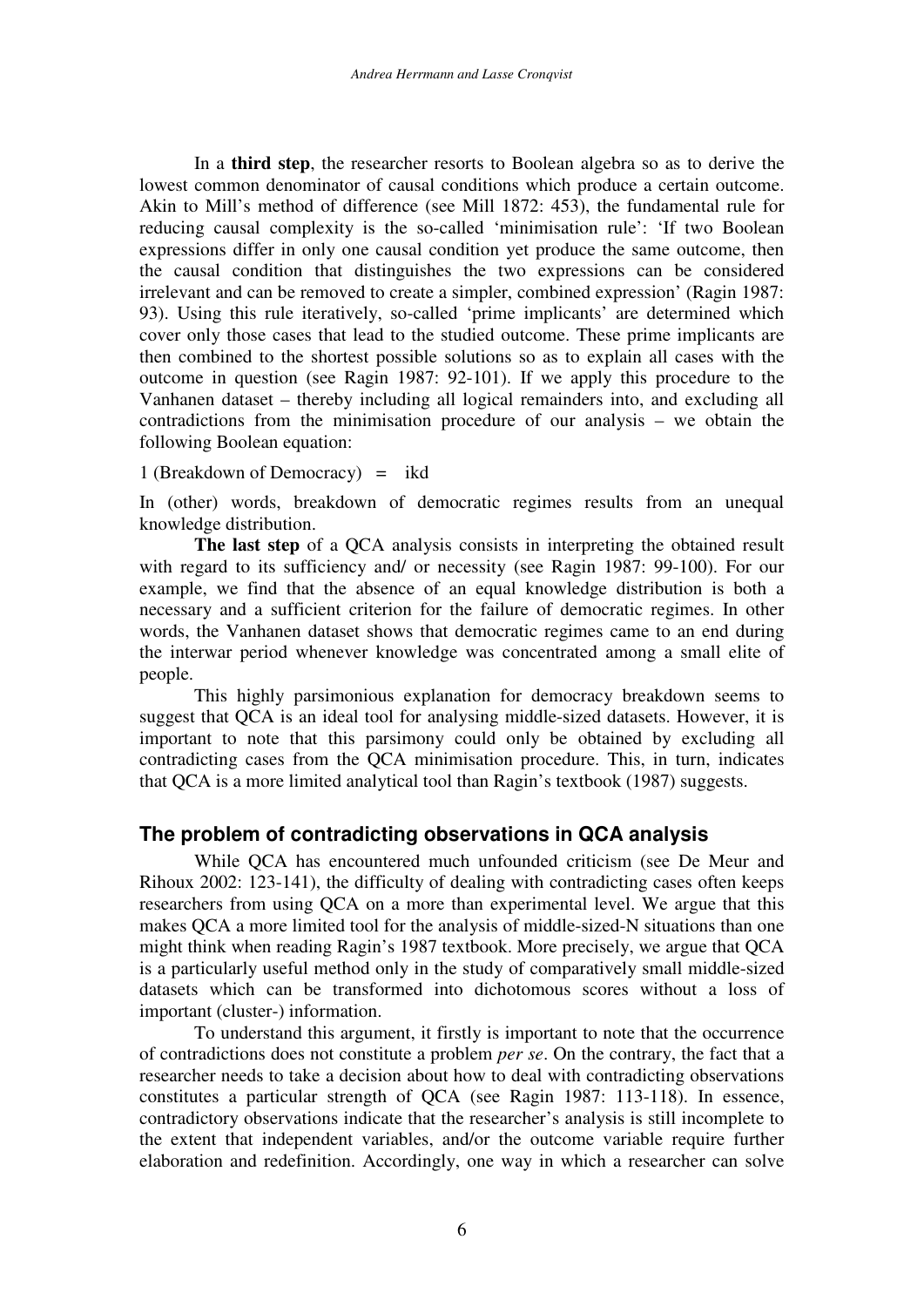contradictions consists in going back to her case set so as to complete the analysis by increasing the number of independent variables (Ragin 1987: 113-116).

While we do not wish to question the exploratory potential of OCA, it should be noted that one theoretical and one practical difficulty persist relating to the aforementioned procedure of addressing contradictions. On a theoretical level, each added variable leads to an exponential increase in possible causal combinations. Hence, for a constant number of cases, the number of unobservable causal combinations also increases accordingly. This constitutes a problem to the extent that it often becomes difficult to obtain parsimonious causal explanations. Taking this argument to its extreme, a researcher can end up with an individual explanation for each considered case. On a practical level, any research project is faced with financial and time constraints. At some point, a researcher simply must end the empirical phase and make sense of the hitherto gathered data. Similarly, a researcher may wish to analyse an already existing dataset for which no further data can be gathered. It is, precisely, in these situations that our argument becomes relevant.

Once a researcher has to come to terms with the existing data, s/he often deals with contradicting cases by excluding them (Ragin 1987:  $116$ )<sup>6</sup>. We chose this solution when analysing the Vanhanen dataset (see above). However, applying such procedure usually means that only a limited number of cases can be explained. Taking the Vanhanen dataset as an example, we see that 7 out of 16 cases were involved in contradicting observations. Excluding these cases from our QCA analysis, we found that democracy breakdown results from an unequal distribution of knowledge ('ikd'). Admittedly, this solution is very parsimonious. Importantly, though, it has been obtained from considering only 9 out of 16 countries, or 56% out of all observed cases.

Given the difficulties related to handling contradictory observations, it becomes clear that QCA is a particularly useful tool of analysis in situations where the probability of contradictions is minimal. But, which situations are relevant in this respect? To answer this question, it is important to note that in QCA analysis contradictions arise from two sources. Firstly, contradictions result from the sheer number of considered cases. Since QCA does not consider *how often* but only *that* a causal combination occurs, deviant cases are not identified as such. Taking the Vanhanen dataset as an example, we see that low occupational diversification, high knowledge distribution, and a high share of family-sized landholdings led to the persistence of democracy in Finland, Czechoslovakia and Sweden, whilst the same causal combination entailed the breakdown of the democratic regime in Hungary. This suggests that the Hungarian case deviates from the norm and, hence, requires a special explanation. Thus, the higher the number of considered cases, the higher the probability that deviant cases are included which, in turn, lead to contradictions. Hence, whenever a middle-sized case set contains a comparatively large number of cases, the risk of contradictory observations is rather high.

The second source of contradictions in QCA analysis consists in the loss of information whenever rich raw data is transformed into dichotomous scores. This problem, which is acute for ordinal and scale variables, has been criticised in the literature as the 'problem of dichotomisation' (see for example Bollen et al. 1993;

 $\overline{a}$ 

<sup>&</sup>lt;sup>6</sup> Ragin points out that further possibilities exist to deal with contradictions. That is, a researcher can also decide to assign an outcome score of '0', or respectively '1' to all contradicting cases (Ragin 1987: 116-117). These procedures are, however, problematic in that they 'violate the spirit of case-oriented qualitative research. [Accordingly they] should be used only when it is impossible to return to the original cases and construct a better truth table.' (Ragin 1987: 118).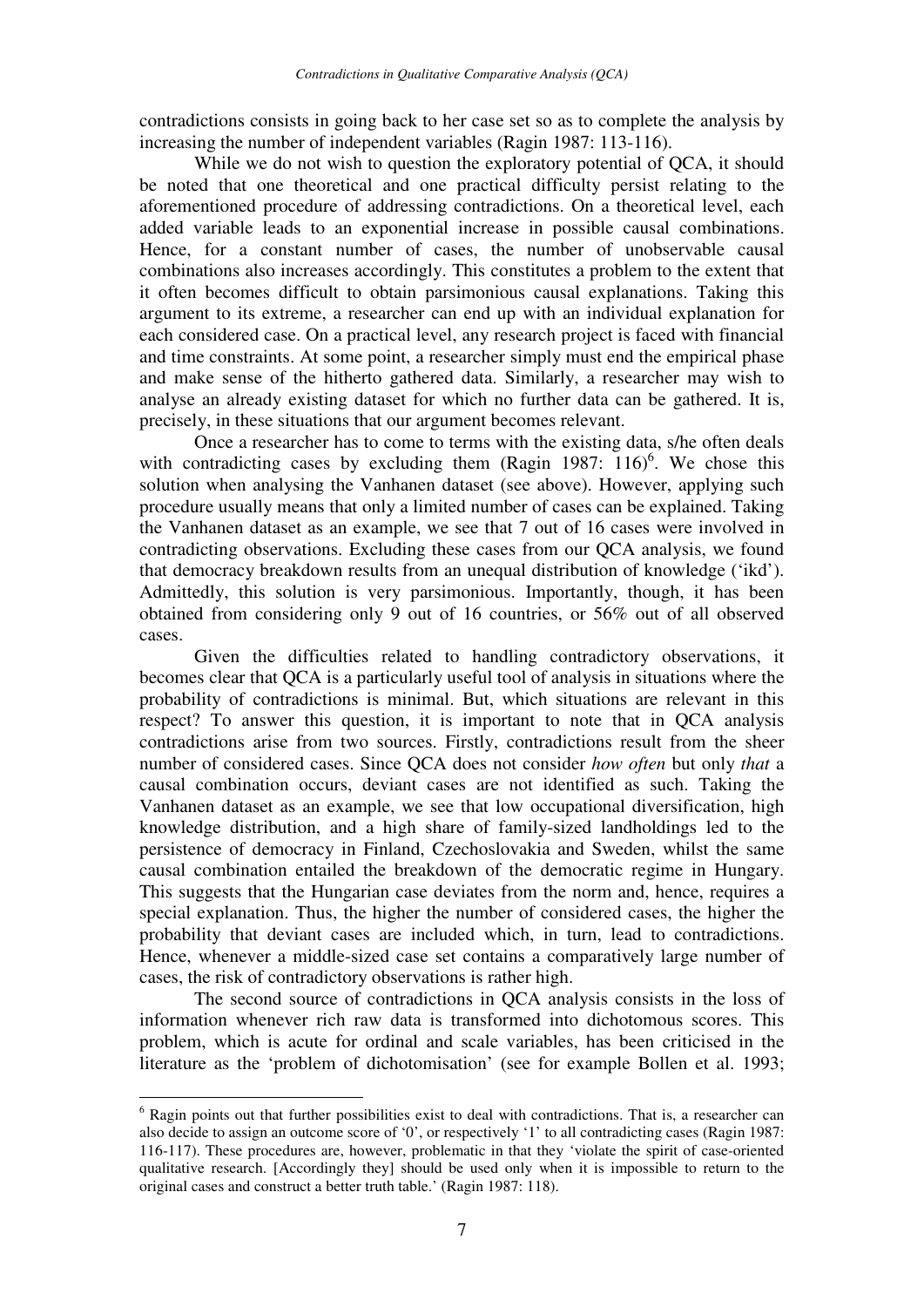Goldthorpe 1997). Since QCA can only operate on the basis of dichotomous scores, it obliges a researcher to choose one threshold according to which s/he assigns a score of '0', or respectively '1'to the various cases. Yet, along a variable's scale, cases often cluster together in several groups. In these situations, the introduction of merely one threshold can lead to the loss of important cluster information because a suboptimal division between cases has to be made.

The 'family-farm' variable of the Vanhanen dataset exemplifies this argument. Figure 1 shows that the sixteen cases form roughly three clusters on this variable. Even though we performed a cluster analysis so as to choose the most representative threshold (namely 38), the division of cases into two groups cannot represent the richness of information contained in the raw dataset. Therefore, different scores are attributed to countries with close scale values on the FF-index. Consider for example France with a value of 35 in the raw dataset which was transformed into a dichotomous score of 0, and the Netherlands with a raw value of 40 which was transformed into a score of 1. On the other hand, cases such as Germany and the Netherlands are assigned the same dichotomous score (namely 1), even though the original values (namely 54 and 40) are rather distant. This suboptimal dichotomisation of raw data can be held responsible for the contradictions reported in the last line of table 3.



 **Figure 1: Distribution of raw data on the family farm index (FF)** 

Thus, to avoid contradictions in QCA analysis, the latter should only be used if the dichotomisation of raw data allows the preservation of cluster information contained in the original dataset. In a similar vein, contradicting observations are to be avoided by analysing only small middle-sized datasets. We therefore argue that QCA is a well-suited method for analysing rather small middle-sized datasets for which the dichotomisation of raw data comes without a loss of essential information.

Both fs/QCA and MVQCA have been developed as a response to the problem of contradictions. While both methods allow the minimisation, or even the elimination, of the risk of contradicting observations, we argue that they should not be used for the analysis of *any* middle-sized dataset. Akin to their forerunner, the explanatory power of an fs/QCA and MVQCA analysis depends on a dataset's size on the one hand, and on the necessity to conserve the richness of raw-data information on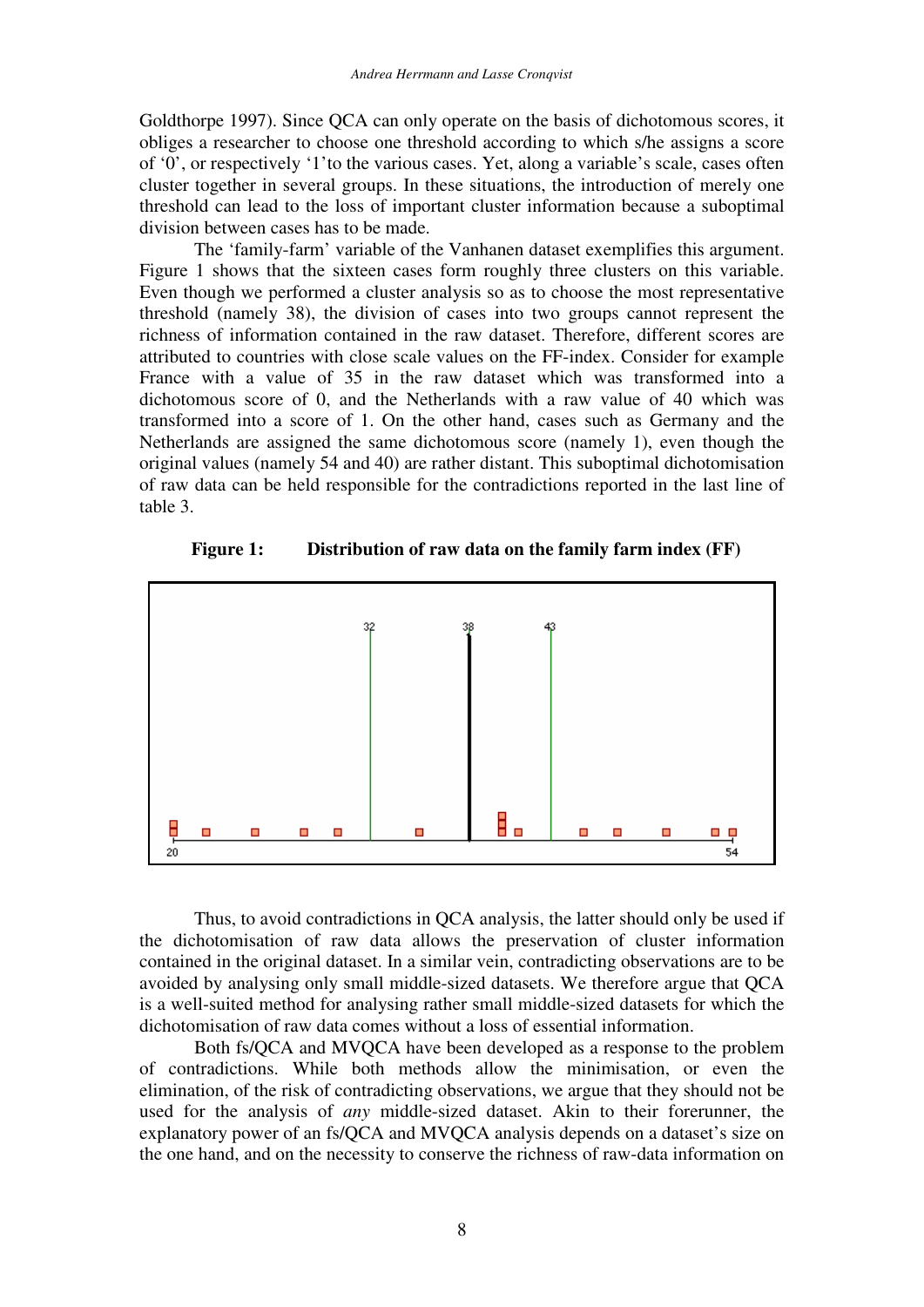the other. By outlining the most important steps of an fs/QCA and an MVQCA analysis, the next sections seek to illustrate our argument.

#### **3. Fs/QCA – Preserving rich raw-data information has its price <sup>7</sup>**

 Like QCA, fs/QCA has been designed as a tool for analysing middle-sized-N situations (see Ragin 2000). However, in line with our previous argument, we hold that fs/QCA is a more limited analytical tool than Ragin's textbook might suggest. More precisely, we agree that fs/QCA is a particularly useful method for analysing middle-sized datasets whose dichotomisation entails a loss of important (cluster-) information. But even more importantly, we argue that fs/QCA should only be used for analysing comparatively large middle-sized datasets. Otherwise, this method bears the risk of not revealing all causal conditions which provoke the studied outcome.

To illustrate this point, we will briefly review those steps of an fs/QCA analysis which are important for the understanding of our argument. Like QCA, fs/QCA proceeds in four steps. However, the analytical procedure is different apart from the first step. Akin to QCA, the **first step** of an fs/QCA analysis consists in transforming a raw dataset into so-called 'membership scores' in order to draw up a summary table. In contrast to QCA, fs/QCA does not require the transformation of the raw dataset into dichotomous scores. It allows the retention of the richness of data due to the use of decimal membership scores (Ragin 2000: 153-171). This, in turn, makes fs/QCA a particularly useful method for analysing middle-sized datasets which contain one (or more) ordinal and/or scale variable(s). It is important to note that membership scores are qualitative measures as they result from a researcher's deliberate decision about *how* to transform raw data into membership scores: Once a researcher has collected all necessary empirical evidence, s/he has to decide for each variable at which level to set the threshold for 'zero' membership (0.00) on the one hand, and for full membership (1.00) on the other. Furthermore, s/he also must decide whether to assign in-between membership scores in regular steps.

In order to transform the Vanhanen raw dataset into meaningful membership scores, we carried out a cluster analysis on the basis of a simple average linkage method. By calculating the distance between arithmetic means of various case groups, this method allows the determination of the most pronounced case clusters in a sample. Based on this analysis, we decided to transform the Vanhanen raw dataset into five-stepped fuzzy membership scores as reported in table 4.

| Raw-Data Values on           |        |           |           |             |       |  |  |
|------------------------------|--------|-----------|-----------|-------------|-------|--|--|
| $-IOD$                       | <26    | $26 - 43$ | $43 - 57$ | $57 - 71$   | > 71  |  |  |
| - <b>IKD</b>                 | $30$   | $30 - 35$ | $35 - 43$ | $43 - 47,5$ | >47,5 |  |  |
| - FF                         | $<$ 23 | $23 - 33$ | $33 - 43$ | $43 - 48$   | > 48  |  |  |
| converted into the following |        |           |           |             |       |  |  |
| fuzzy Membership             |        | 0.25      | 0.5       | 0.75        |       |  |  |
| <b>Score</b>                 |        |           |           |             |       |  |  |

**Table 4: Conversion table** 

 $\overline{a}$ 

Source: Own Calculations based on Cluster Analysis (Simple Average Linkage Method)

 $<sup>7</sup>$  It should be noted that our argument refers to the characteristics of fs/QCA as presented in Ragin's</sup> textbook 'Fuzzy-Set Social Science' (Ragin 2000). To avoid unnecessary confusion, we deliberately decided not to consider most recent amendments (see Ragin 2004; Ragin 2006).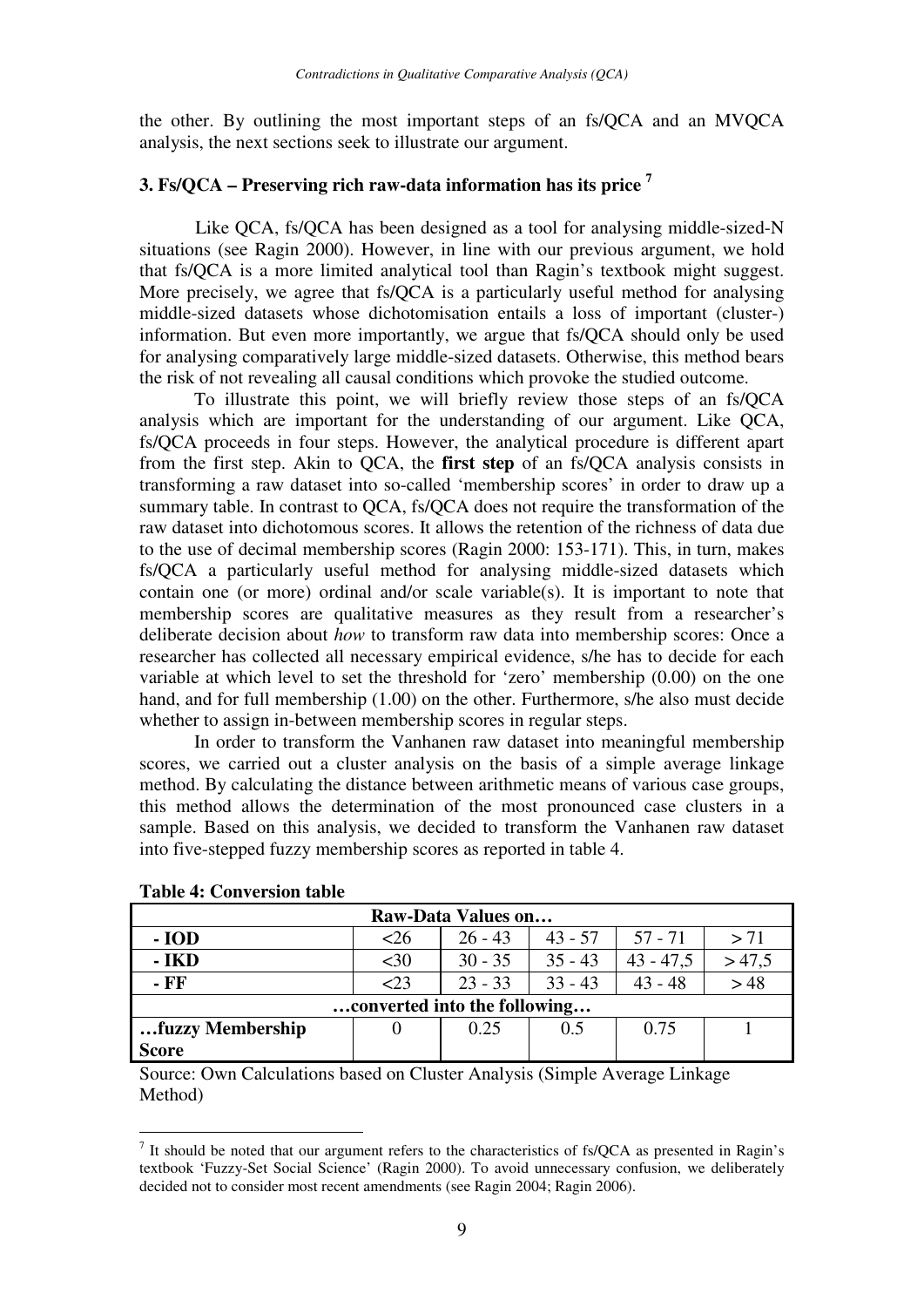Table 5 reports the fuzzy membership scores which we obtained by transforming the Vanhanen raw dataset according to the conversion measures summarised in table  $4<sup>8</sup>$ 

| Case       | <b>IOD</b><br>(Index of Occupational<br>Diversification) | <b>IKD</b><br>(Index of Knowledge)<br>Distribution) | FF<br>(Family Farms) | Outcome<br>(Breakdown of<br>Democracy) |
|------------|----------------------------------------------------------|-----------------------------------------------------|----------------------|----------------------------------------|
| <b>AUS</b> | 0.5                                                      |                                                     | 0.75                 |                                        |
| <b>BEL</b> | 0.75                                                     |                                                     | 0.25                 | $\overline{0}$                         |
| <b>CZE</b> | 0.25                                                     |                                                     | 0.5                  | $\overline{0}$                         |
| <b>FIN</b> | $\theta$                                                 | 0.75                                                | 0.75                 | $\overline{0}$                         |
| <b>FRA</b> | 0.5                                                      |                                                     | 0.5                  | $\overline{0}$                         |
| <b>GER</b> | 0.5                                                      |                                                     |                      |                                        |
| <b>GRE</b> | 0.25                                                     | $\Omega$                                            | 0.25                 |                                        |
| <b>HUN</b> | 0.25                                                     | 0.75                                                | 0.5                  |                                        |
| <b>ITA</b> | 0.25                                                     | 0.5                                                 | $\overline{0}$       |                                        |
| <b>NET</b> | 0.75                                                     |                                                     | 0.5                  | 0                                      |
| <b>POL</b> | 0                                                        | 0.5                                                 |                      |                                        |
| <b>POR</b> | 0.25                                                     | $\mathbf{\Omega}$                                   | 0                    |                                        |
| <b>ROM</b> | 0                                                        | $\Omega$                                            | 0.5                  |                                        |
| <b>SPA</b> | 0.25                                                     | 0.25                                                | $\overline{0}$       |                                        |
| <b>SWE</b> | 0.25                                                     |                                                     |                      | 0                                      |
| <b>UK</b>  |                                                          |                                                     | 0.25                 | 0                                      |

| Table 5: Fs/QCA summary table on causes of democracy breakdown in the |  |
|-----------------------------------------------------------------------|--|
| interwar period                                                       |  |

Source: Vanhanen (1984), recoded into fuzzy membership scores as described in the text

Contrary to QCA, the second step of an fs/QCA analysis does not consist in drawing up a truth table. As fs/QCA allows for the preservation of the richness of raw-data information, this would be a futile enterprise. The use of decimal membership scores makes it very unlikely that two cases show exactly the same causal combination. Accordingly, it is not only inherently difficult to draw up a truth

## Membership Score =  $\frac{\text{(Individual Value Raw Data - Minimum Value Raw Data)}}{\text{(Maximum Value Raw Data - Minimum Value Raw Data)}}$

 $\overline{a}$ <sup>8</sup> We wish to emphasize that the results obtained from data transformation as described in table 4 are stable. In this respect, it is important to note that different ways exist in which the original (Vanhanen) dataset can be transformed into membership scores. Another, statistically neutral way consists in assigning zero membership  $(0.00)$  to the lowest observed value, while full membership  $(1.00)$  is assigned to the highest value of each variable. All intermediary values are then converted proportionately: The lowest case value is deduced from each individual case-value; the so obtained figure is then divided by the difference between the highest and the lowest score. In other words, the following equation is applied to each variable:

This way of determining membership scores is however susceptible to outliers, because the obtained membership scores will depict a distorted image if the case sample includes outliers which provide extreme maximum or minimum values. For this reason, we preferred determining membership scores on the basis of a cluster analysis using the simple average linkage method. Yet, we cross checked our results. In so doing, we found that the results reported in the remainder of this section are stable in that they do not change if membership scores are determined according to the aforementioned standardisation formula.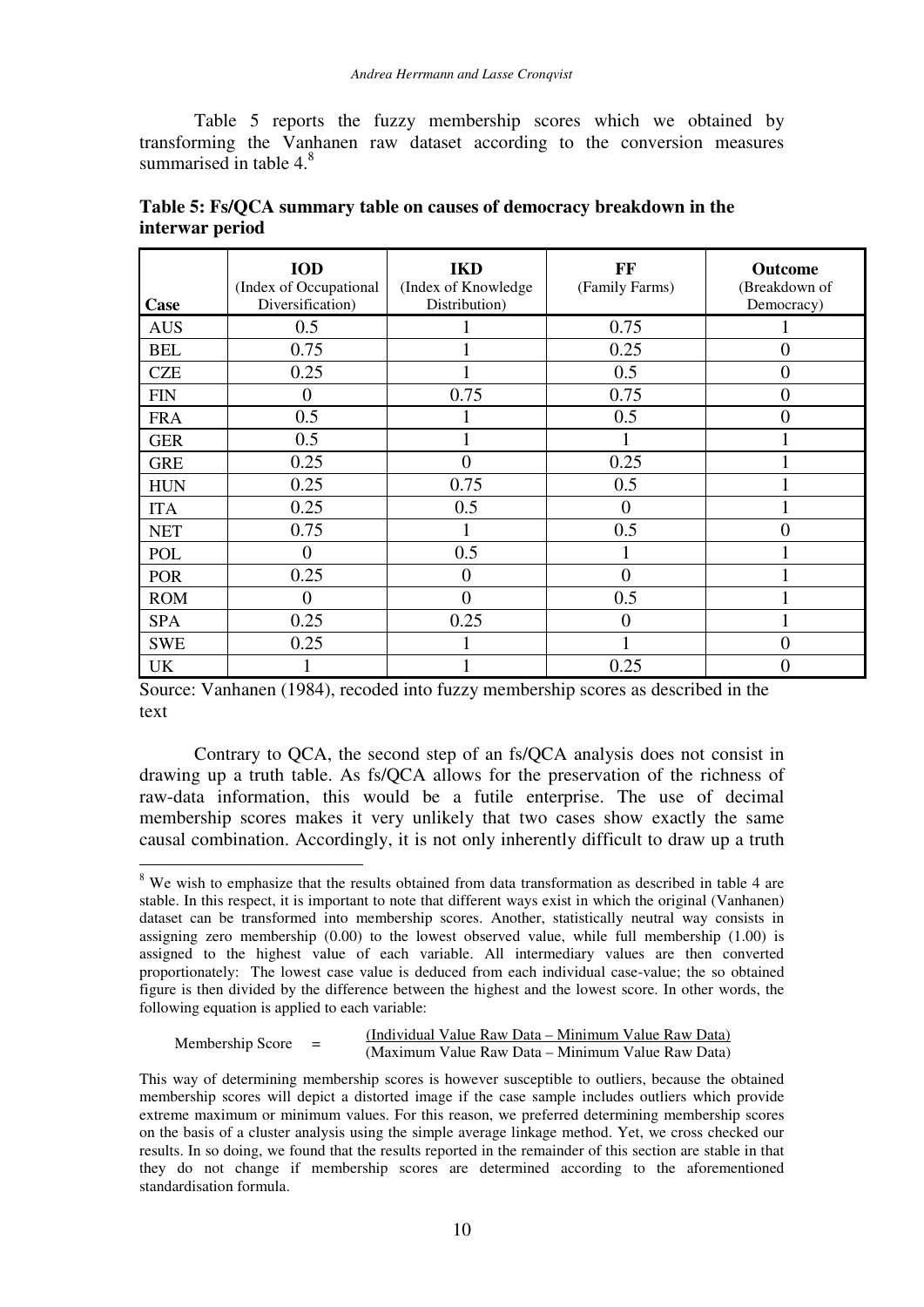table; the probability that two cases are involved in a contradictory observation is also close to zero. Therefore, fs/QCA is not affected by the problem of contradicting cases.

In order to reduce causal complexity, fs/QCA and QCA basically proceed in opposite directions. We have seen above that QCA *first* uses the minimisation rule to reduce causal complexity, and *then* interprets the findings in light of their necessity and/or sufficiency. Fs/QCA, by contrast, *first* identifies all necessary and/or sufficient causal conditions, and *then* eliminates more complex expressions, covered by less complex expressions, with the help of the so-called containment rule (see Ragin 2000: 238-242). Accordingly, the **second step** of an fs/QCA consists in identifying all *necessary causes*, while the **third** step is concerned with isolating all *sufficient conditions*. It is important to note that, in order to identify all necessary and sufficient conditions, Ragin resorts to the use of probabilistic criteria (Ragin 2000: 107-115). More precisely, Ragin suggest to apply a binominal probability test for case sets of less than 30 cases, and a simple z-test for case sets of more than 30 cases (Ragin 2000: 111-112). The so obtained results are interpreted in the **fourth and final step** (see Ragin 2000: 238-246).

Let us apply these analytical steps to the Vanhanen dataset (as reported in table 5). Since this dataset contains less than 30 cases, we use a binominal test to identify first all necessary and then all sufficient conditions for democracy breakdown. In so doing, we use conventional probabilistic criteria, namely a .05 significance level and a benchmark proportion of .65. Furthermore, we decided to apply an adjustment factor of 0.3 which roughly represents the size of one step in our five-stepped membership scale. Interestingly, the result obtained from this fs/QCA analysis shows that democracy breakdown in the interwar period results from an uneven distribution of knowledge. Expressed in a Boolean equation, we find that:

1 (Breakdown of Democracy)  $=$  ~IKD

 $\overline{a}$ 

At first sight, this outcome seems reassuring as it is identical to the result obtained from the above QCA analysis. In other words, both a QCA and an fs/QCA analysis show that an uneven distribution of knowledge is both a necessary and sufficient condition for the breakdown of a democratic regime in the interwar period. But, let us pause for a moment to contemplate the reliability of this result.

Let us remember that the solution 'ikd', obtained from our QCA analysis, merely considered 9 out of 16 cases (see section 2). This suggests that the same fs/QCA solution also covers only a limited number of cases. In this regard, it is important to notice that the use of probabilistic criteria entails that certain causal combinations only qualify as necessary and/or sufficient conditions if a minimum number of consistent cases exist which pass the respective probabilistic test (see Ragin 2000: 113-115, in particular table 4.9.). For example, if a researcher uses a .10 significance level and a benchmark proportion of .50, a case set must contain at least 4 cases with a certain causal condition to make the latter qualify as a necessary/sufficient predictor of the outcome (see Ragin 2000: 114, table 4.9.).<sup>9</sup>

As a result, an fs/QCA analysis is unlikely to reveal all causes leading to the observed outcome if it is carried out on the basis of a small number of cases. This is, precisely, the reason for which '~IKD' qualifies as the only solution of our fs/QCA

<sup>&</sup>lt;sup>9</sup> It should be noted that such probabilistic criteria are fairly lax. Usually, a researcher would choose more conventional criteria, such as a .05 significance level and a benchmark proportion of .65. In this situation, a case set needs to contain at least seven consistent cases to make a cause qualify as a necessary/sufficient condition.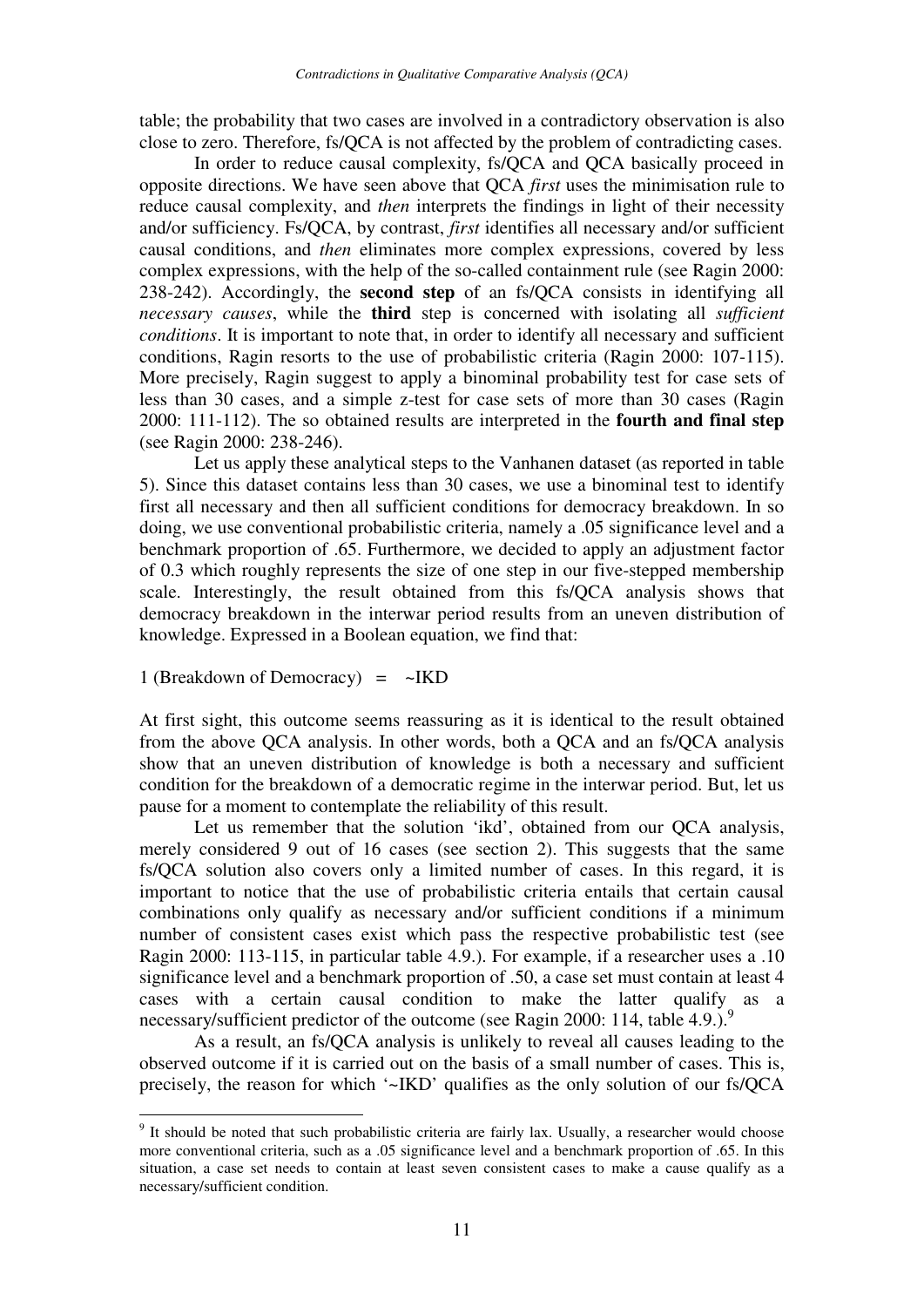analysis. We will demonstrate below that, apart from '~IKD', another causal combination explains democracy breakdown in the interwar period. However, this solution merely applies to a rather limited number of (deviant) cases. Since the Vanhanen dataset does not contain enough instances of this solution, the latter does not qualify as a predictor of the outcome in fs/QCA. Furthermore, it should be noted that we would not have obtained any solution from an fs/QCA analysis if we had used stricter probabilistic criteria, or no adjustment factor. This is, exactly, the reason why we argue that an fs/QCA analysis should only be carried out on the basis of a comparatively large middle-sized case set.

In sum, our exemplary illustrations show that an fs/QCA analysis is a particularly adequate method whenever the necessity to preserve richness of raw-data information is high. More importantly, we have argued that fs/QCA should only be used for analysing comparatively large middle-sized datasets. Otherwise, a researcher runs the risk of not revealing all causes which lead to the observed outcome. If a researcher wants to analyse a comparatively small middle-sized dataset for which the necessity to preserve raw-data richness is pronounced, s/he is better advised to resort to other methods. While traditional qualitative methods can constitute a fruitful tool in these situations, another methodological option is provided by MVQCA, the second ramification of QCA. In line with the present and the previous section, the following part illustrates the opportunities and constraints related to an MVQCA analysis.

#### **4. MVQCA – The challenge of preserving rich raw-data information without preventing the reduction of causal complexity**

Like fs/QCA, MVQCA has been designed as a response to the problem of contradicting observations in general, and the problem of dichotomisation in particular (see Cronqvist 2005a). Accordingly, QCA and its ramifications differ most notably in the extent to which they allow for the preservation of cluster information contained in a raw dataset. In that, MVQCA strikes a balance between QCA and fs/QCA because a researcher can preserve as much information as necessary for the avoidance of contradictions. On the other hand, however, s/he must take care to preserve as little information as possible in order to obtain parsimonious causal explanations. Therefore, we argue that MVQCA is a particularly adequate method for analysing genuinely middle-sized case sets which require the retention of some rawdata richness. In line with our above illustrations, we will outline those steps of an MVQCA analysis which are important for the understanding of this argument.

Overall, MVQCA is very similar to QCA as it is carried out in the same four steps. In line with QCA and fs/QCA, the **first step** of an MVQCA analysis consists in converting the collected raw data into more handy, multi-value scores so as to draw up a summary table. In contrast to QCA, raw data does not necessarily need to be converted into dichotomous values. Furthermore, the richness of raw data is not preserved entirely by resorting to fuzzy membership scores. Instead, MVQCA allows a researcher to transform each causal expression into multi-value scores, i.e. into as many value-groups as necessary for preserving all essential cluster information of the raw dataset. At the same time, MVQCA requires the retention of as few clusters as possible so as to facilitate the reduction of causal complexity. Accordingly, a researcher must pay attention to select thresholds in such a way that a raw dataset is converted into as many value-groups as necessary, and as few groups as possible (Cronqvist 2005b).

Studying the cluster distribution in the Vanhanen case set with the aid of a simple average linkage method, we find that cases are distributed fairly evenly on the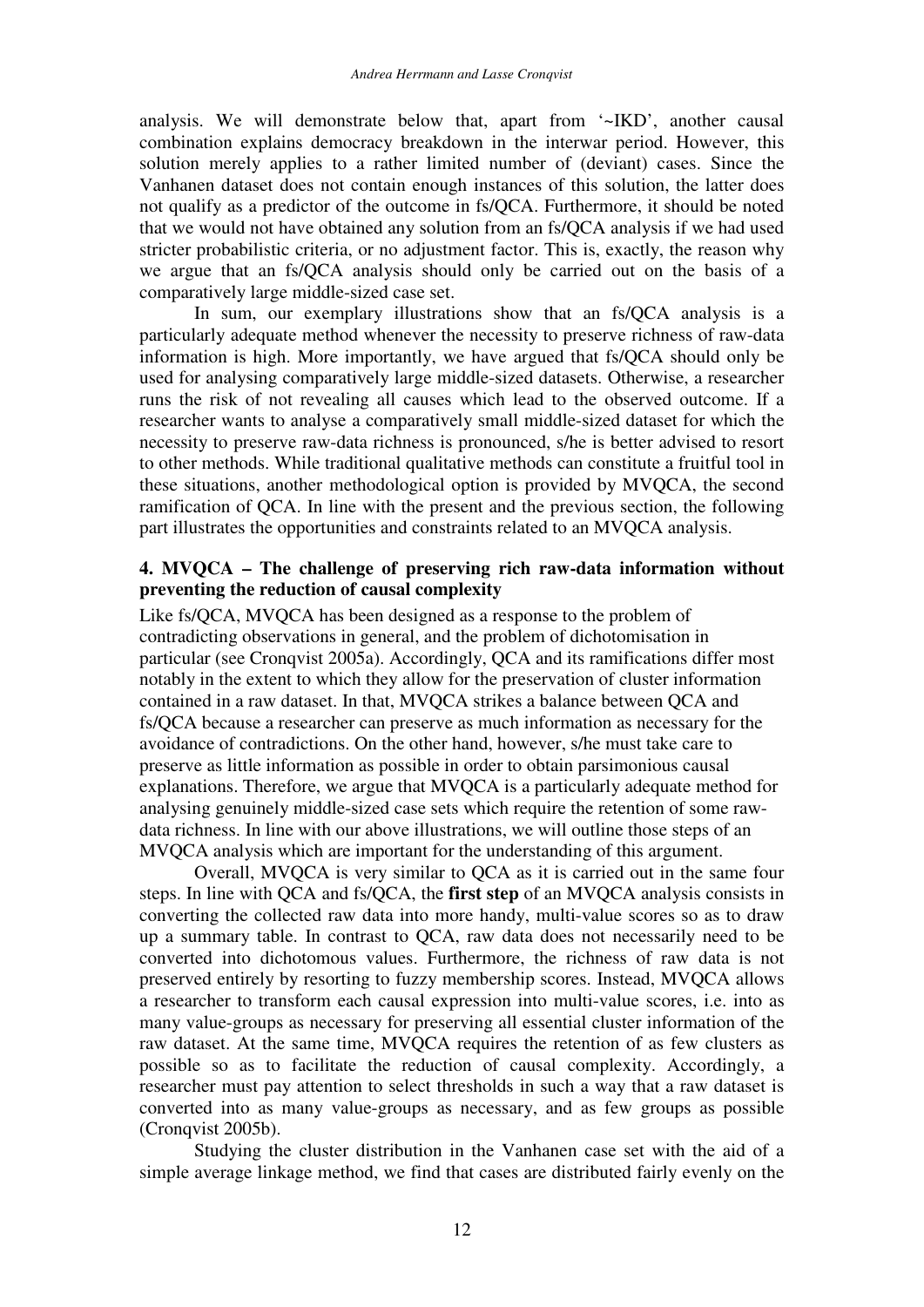scale of the *IOD* and *IKD* variable. This is, however, different for the third causal variable, family farm ('FF'), on which the sixteen cases form roughly three clusters (see figure 1 above). This suggests that the raw-data scores of this variable should be converted in such a way that this cluster information is preserved. Accordingly, we decided to transform variables *IOD* and *IKD* into dichotomous scores by placing just *one* threshold at a cut-off value of 45. For variable *FF*, by contrast, we preserve the cluster information by using *two* thresholds, which we place at a cut-off value of 32, and of 43.<sup>10</sup> Table 6 reports the outcome of such conversion. In that, it differs from the above QCA summary table (see table 2) only in its use of multi-value scores for variable *FF*.

| Case       | <b>IOD</b><br>(Index of Occupational<br>Diversification) | <b>IKD</b><br>(Index of Knowledge<br>Distribution) | FF<br>(Family Farms) | Outcome<br>(Breakdown of<br>Democracy) |
|------------|----------------------------------------------------------|----------------------------------------------------|----------------------|----------------------------------------|
| <b>AUS</b> |                                                          |                                                    | 2                    |                                        |
| <b>BEL</b> |                                                          |                                                    | 0                    | $\bf{0}$                               |
| <b>CZE</b> | 0                                                        |                                                    |                      | $\bf{0}$                               |
| <b>FIN</b> | 0                                                        |                                                    | 2                    | $\boldsymbol{0}$                       |
| <b>FRA</b> |                                                          |                                                    |                      | 0                                      |
| <b>GER</b> |                                                          |                                                    | 2                    |                                        |
| <b>GRE</b> | 0                                                        |                                                    | 0                    |                                        |
| <b>HUN</b> | 0                                                        |                                                    |                      |                                        |
| <b>ITA</b> | 0                                                        | o                                                  | 0                    |                                        |
| <b>NET</b> |                                                          |                                                    |                      | 0                                      |
| <b>POL</b> | 0                                                        |                                                    | $\mathbf{2}$         |                                        |
| <b>POR</b> | 0                                                        |                                                    | 0                    |                                        |
| <b>ROM</b> | 0                                                        |                                                    |                      |                                        |
| <b>SPA</b> | 0                                                        | 0                                                  | 0                    |                                        |
| <b>SWE</b> | 0                                                        |                                                    | $\mathbf{2}$         | 0                                      |
| UK         |                                                          |                                                    |                      |                                        |

#### **Table 6: MVQCA summary table on causes of democracy breakdown in the interwar period**

Source: Vanhanen (1984), recoded as described in the text

 $\overline{a}$ 

Akin to QCA, the **second step** of an MVQCA analysis consists in converting the summary table into a truth table. The latter contains as many rows as there are logically possible combinations of causes which, in turn, depend on the number of values assigned to each variable (Cronqvist 2003: 7). Accordingly, the truth table obtained from summarising the above Vanhanen dataset contains  $2 \times 2 \times 3 = 12$  rows. Table 7 presents the outcome obtained from converting the Vanhanen summary table into a truth table.

<sup>&</sup>lt;sup>10</sup> Hence, we assign a score of '0' to those cases with a raw-data value between 0 and 32, and a score of '1' to cases with a value from 32.1 to 43. Finally, we assign a score of '2' to all cases with an original value above 43.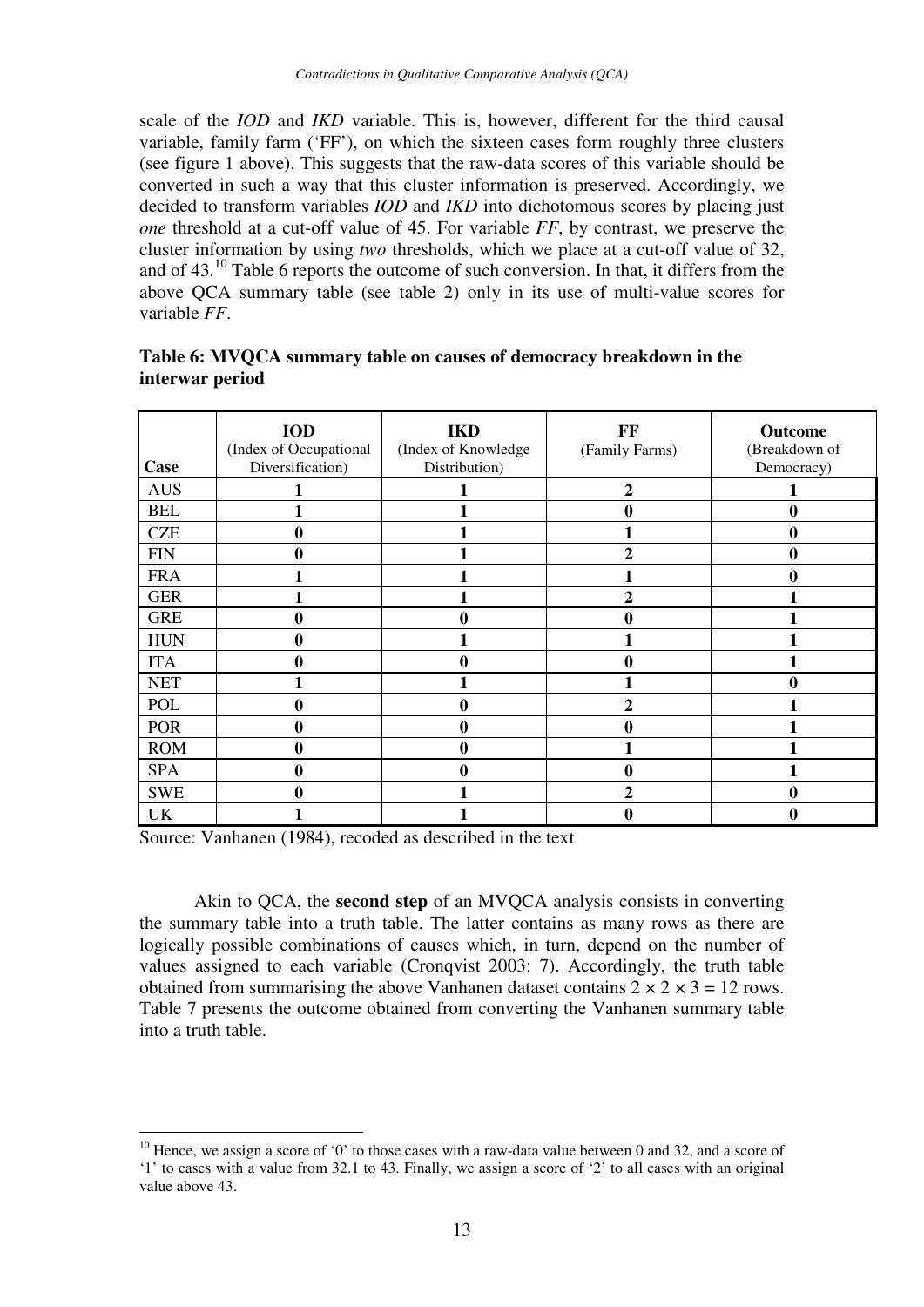| Case               | <b>IOD</b><br>(Index of Occupational<br>Diversification) | <b>IKD</b><br>(Index of Knowledge<br>Distribution) | FF<br>(Family Farms)        | Outcome<br>(Breakdown of<br>Democracy) | Number of<br>observed<br>cases |
|--------------------|----------------------------------------------------------|----------------------------------------------------|-----------------------------|----------------------------------------|--------------------------------|
| Por, Gre, Spa, Ita | 0                                                        |                                                    |                             |                                        |                                |
| Rom                | $\Omega$                                                 |                                                    |                             |                                        |                                |
| Pol                | $\Omega$                                                 |                                                    | $\mathcal{D}_{\mathcal{L}}$ |                                        |                                |
|                    | 0                                                        |                                                    | $\Omega$                    |                                        | $\theta$                       |
| Hun<br><b>CZE</b>  | $\Omega$                                                 |                                                    |                             | (1:0)                                  | $\mathcal{D}_{\mathcal{A}}$    |
| Fin, Swe           | 0                                                        |                                                    | $\mathcal{D}_{\mathcal{L}}$ | 0                                      | っ                              |
|                    |                                                          |                                                    |                             | ച                                      | $\Omega$                       |
|                    |                                                          | 0                                                  |                             |                                        | $\Omega$                       |
|                    |                                                          |                                                    |                             |                                        |                                |
| Bel, Uk            |                                                          |                                                    |                             | 0                                      |                                |
| Fra, Net           |                                                          |                                                    |                             | $\theta$                               | $\mathfrak{D}$                 |
| Aus, Ger           |                                                          |                                                    | $\mathfrak{D}$              |                                        |                                |

**Table 7: MVQCA truth table on causes of democracy breakdown in the interwar period** 

Source: Vanhanen (1984), recoded and summarised as described in the text

The attentive reader will have noticed that table 7 still contains two contradicting cases. How can this be reconciled with our previous statement that MVQCA has been designed to remedy the problem of contradictions? Importantly, MVQCA is similar to QCA in that it only recapitulates *whether or not* a causal combination is observed and which *result* the latter produces. However, no attention is paid to the *number of times* a combination occurs. Therefore, MVQCA is susceptible to the emergence of contradicting observations. Or better, contradicting observations can be prevented in MVQCA by increasing the number of thresholds on one (or more) variable(s), thereby depicting more case clusters. In so doing, a researcher can eliminate all contradictions.

That said, two good reasons exist why a researcher might accept (a few) contradictory observations - usually with the result that the obtained MVQCA solution does not consider all analysed cases. Firstly, an increasing number of multivalue scores entails an exponential increase in the number of causal combinations. This, in turn, makes it often more difficult to obtain a parsimonious solution. Accordingly, a researcher may prefer a more simple solution, which does not consider all cases, to a very complex solution, which considers all cases of the dataset. Secondly, if additional thresholds are introduced with the aim of preventing contradictions, this can lead to a distorted representation of case clusters contained in the raw dataset. Consider our Vanhanen example: The two cases which are still involved in a contradiction, Hungary and Czechoslovakia, score very similarly on all three variables (see table 1). In order to eliminate this contradiction, we would have to place one threshold in such a way that it separates the two cases explicitly, either on the IOD or the IKD variable. This, however, would mean a data manipulation to the extent that such conversion does not reflect the case clusters of the raw dataset. Abstaining from this manipulation, we preferred to accept one contraction, and to exclude Hungary and Czechoslovakia from the minimisation procedure of our MVQCA analysis.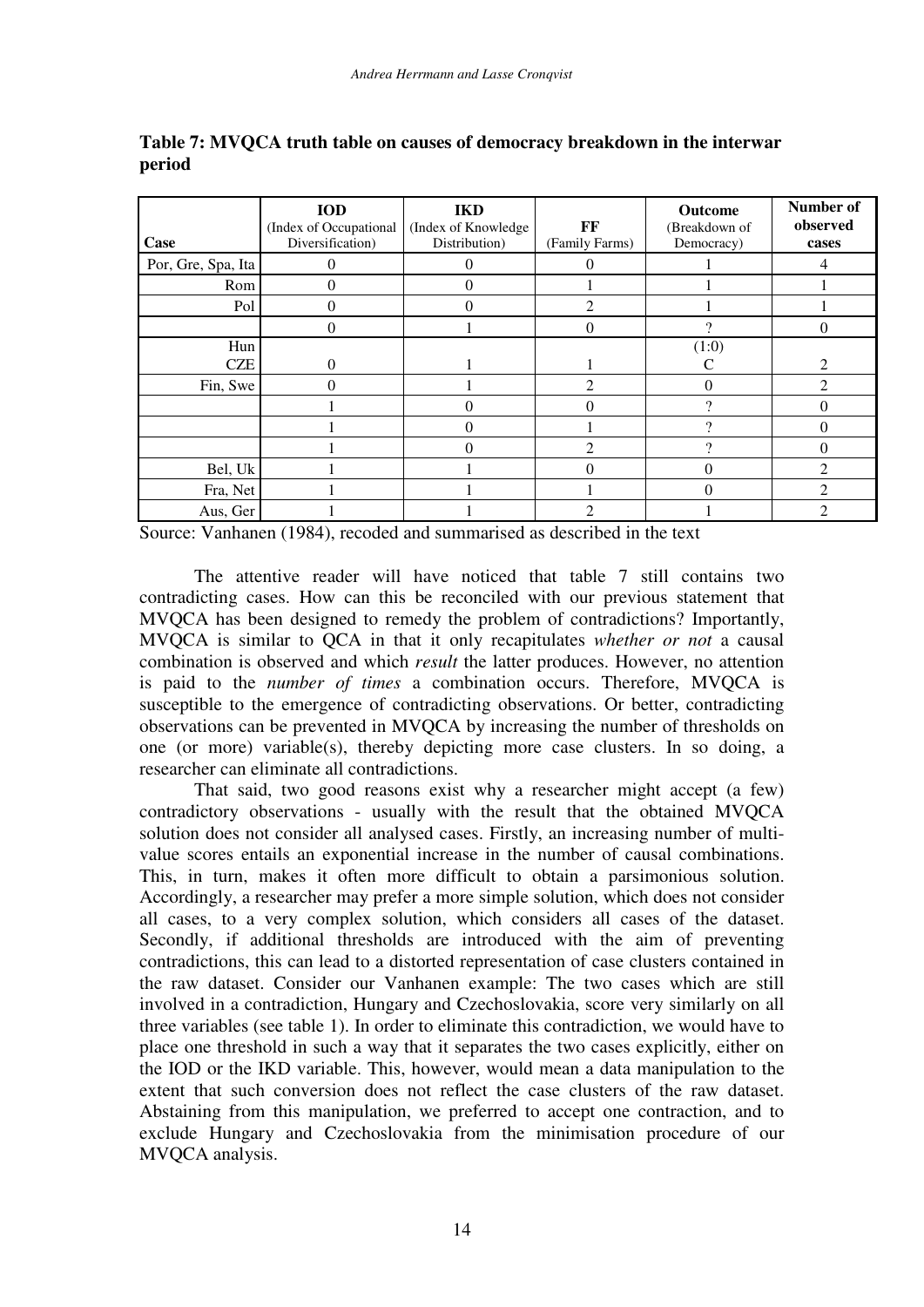The difficulty of setting most representative thresholds also shows that MVQCA should only be used for genuinely middle-sized case sets. The reason, simply, is that the larger a case set, the higher the possibility that contradicting cases (such as Hungary and Czechoslovakia) are included. In order to prevent contradictions, more thresholds need to be introduced which, in turn, makes it increasingly difficult to obtain parsimonious solutions.

In line with QCA, the **third step** of an MVQCA analysis resorts to the minimisation rule in order to reduce causal complexity. Thus, whenever two or more causal combinations differ in only one condition, the latter can be excluded as a causally relevant factor if *all* possible values of this condition are covered by the expression (Cronqvist 2005a: 5-7). If we apply this logic to the multi-value Vanhanen dataset - including all logical remainders into, and excluding all contradictions from the minimisation procedure - we obtain the following summary equation:

#### 1 (Democracy Breakdown) =  $IKD_0 + IOD_1 * FF_2$

Akin to QCA, the **last analytical step** consists in interpreting the obtained findings with regard to their necessity and sufficiency. Interestingly, the results obtained from our MVQCA analysis, agree with the above QCA and fs/QCA outcome to the extent that *ikd* (unequal knowledge distribution) emerges as a sufficient condition for democracy breakdown. But contrary to the previous QCA and fs/QCA result, a further condition is retained in the solution: The combination of a high level of occupational diversification and a high share of family-owned farms qualifies as a second sufficient condition for breakdown of democratic regimes in the interwar period. This result is particularly interesting as it disagrees with the analyses of Vanhanen who finds that a high level of occupational diversification *supports* democracy (see Vanhanen 1984: in particular 129-136).

This more complete solution illustrates that MVQCA is the most appropriate method for analysing a genuinely middle-sized dataset which requires the retention of some raw-data information. On the one hand, and in contrast to fs/QCA, MVQCA succeeds in revealing all causal conditions which lead to the observed outcome – in our case democracy breakdown. Only Hungary and Czechoslovakia are still involved in one contradictory observation which, in turn, indicates that an in-depth analysis of these two countries is unavoidable. On the other hand, and contrary to QCA, the MVQCA solution considers a high number of observed cases, namely 14 out of 16 countries which equals 88% of all observations.

That said, we want to stress that an MVQCA analysis should not be carried out on the basis of a raw dataset which contains, and requires the preservation of ample cluster information. For our example, the introduction of *only one* additional threshold has not only led to a more complete, but also to a less simple solution. This shows that a researcher, who performs an MVQCA analysis on the basis of a very rich dataset, will find it difficult to obtain a concise outcome. Therefore, we argue that MVQCA should only be used for the analysis of genuinely middle-sized datasets where the retention of few raw-data information is required.

#### *5. Conclusion*

This paper has shown that QCA and its ramifications, fs/QCA and MVQCA, are very useful methods for analysing middle-sized datasets. That said, we have demonstrated that the problems related to handling contradictory observations guide a researcher in her choice of method. More precisely, we have argued that a researcher who wants to avoid causal explanations which *cover only a limited number of cases*,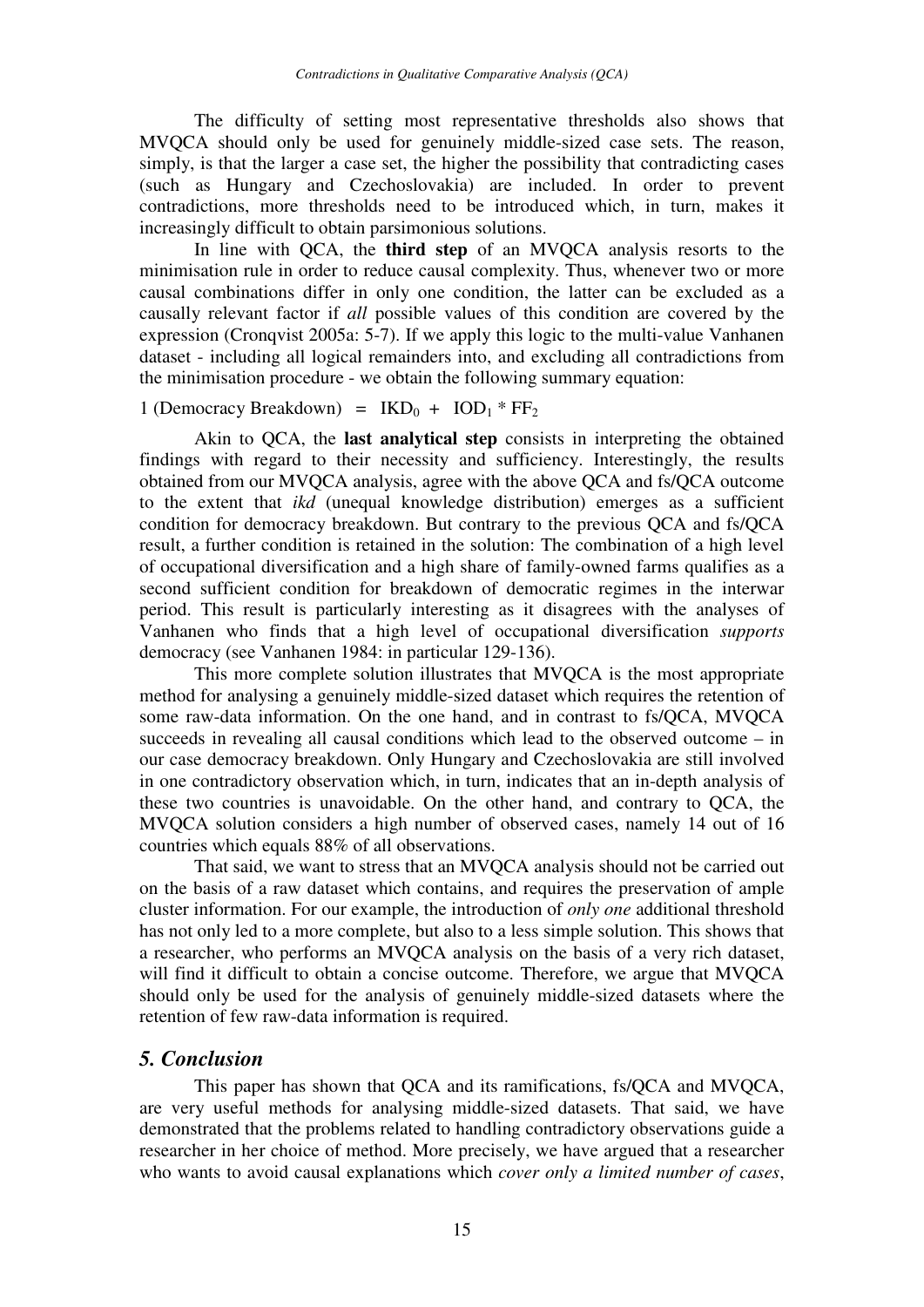which are *not complete*, or *not parsimonious* should choose the method according to two parameters: The first is the overall size of her middle-sized case set, while the second is the need to preserve cluster information contained in the raw dataset needs to be preserved.

Following this logic, we have shown that a QCA analysis should only be carried out for small middle-sized-N situations for which (the necessity to preserve) rich raw-data information is reduced. Otherwise, the solutions obtained from a QCA analysis risk to cover only a limited number of cases. The opposite holds true for an fs/QCA analysis, as this method is most opportune for analysing comparatively large middle-sized datasets which necessitate the retention of rich raw-data cluster information. Most importantly, we have shown that fs/QCA bears the risk of not detecting all causal explanations if it is carried out on the basis of a comparatively small middle-sized dataset. Finally, we have argued that MVQCA strikes a balance between QCA and fs/QCA in that it is most adequate for the analysis of genuinely middle-sized datasets which necessitate the preservation of some cluster information. Otherwise, the risk is high that the solution obtained from an MVQCA analysis is not parsimonious. Figure 2 provides an overview over these arguments.







To conclude our discussion, we want to stress that we perceive neither QCA and its ramifications, nor any other method, as superior *per se*. Instead, we believe that the superior explanatory power of any method varies from one research scenario to another as it depends on the research question to be studied. Accordingly, the use of a certain method should not be perceived as an aim in itself, but rather as a tool that helps to shed light on the puzzle in question. We therefore hope that our discussion helps to understand under which conditions OCA, fs/OCA or MVOCA become particularly helpful tools of analysis.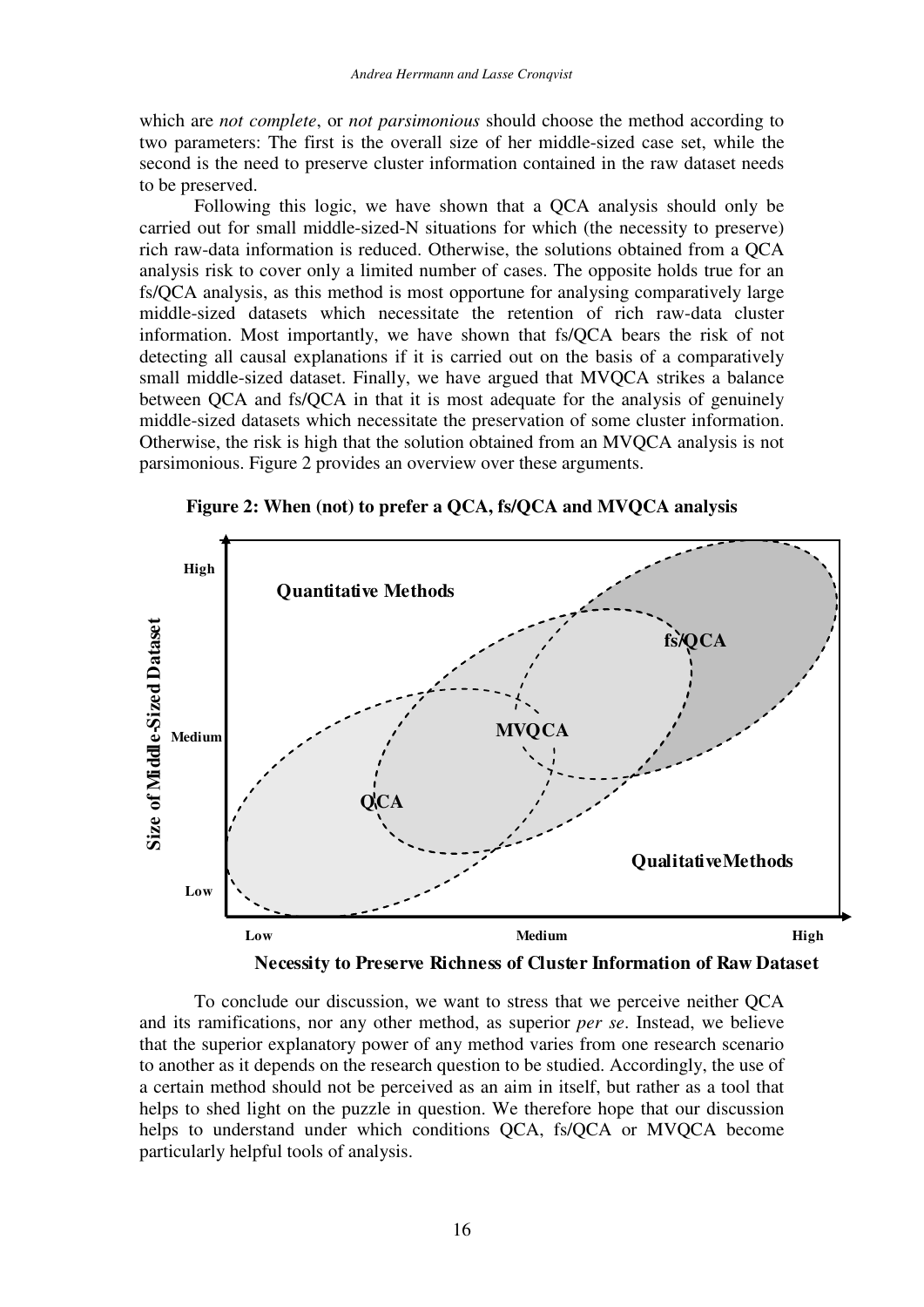#### **References**

- 1. Berg-Schlosser, Dirk and Gisèle De Meur. 1994. "Conditions of Democracy in Interwar Europe: A Boolean Test of Major Hypotheses." *Comparative Politics* 26(3): 253-79.
- 2. Bollen, Kenneth, Barbara Entwisle, and Artur Alderson. 1993. "Macrocomparative Research Methods." *Annual Review of Sociology* 19: 321-51.
- 3. Campbell, Donald T. 1975. ""Degrees of Freedom" and the Case Study." *Comparative Political Studies* 8(2): 178-93.
- 4. Collier, David, Jason Seawright, and Gerardo L. Munck. 2004. "The Quest for Standards: King, Keohane, and Verba's Designing Social Inquiry." Pp. PAGES in *Rethinking Social Inquiry: Diverse Tools, Shared Standards*, Eds. Henry E. Brady and David Collier. Lanham: Rowman&Littlefield.
- 5. Cronqvist, Lasse. 2003. *Using Multi-Value Logic Synthesis in Social Science. Paper Presented at the ECPR-Conference in Marburg, 18th to 21st September 2003*. Marburg: unpublished document.
- 6. ———. 2004. "Presentation of TOSMANA. Adding Multi-Value Variables and Visual Aids to QCA." *Working Paper 2004 (20) of the Compasss Research Group, available at: http://www.compasss.org/Cronqvist2004.PDF*.
- 7. ———. 2005a. "Introduction to Multi-Value Qualitative Comparative Analysis (MVQCA)." *Didactical Paper 2005 (4) of the Compasss Research Group, available at: http://www.compasss.org/Cronqvist%20introduction\_to\_mvqca%20200 5.pdf*.
- 8. ———. 2005b. *Tosmana Tool for Small-N Analysis*. Marburg: University of Marburg, available at: http://www.tosmana.net.
- 9. De Meur, Gisèle and Benoît Rihoux . 2002. *L'Analyse Quali-Quantitative Comparée: AQQC - QCA*. Louvain-La-Neuve: Bruylant-Academia.
- 10. Eckstein, Harry. 1975. "Case Study and Theory in Political Science." Pp. 79-137 in *Handbook of Political Science*, vol. 7, Eds. Fred I. Greenstein and Nelson W. Polsby. Massachusetts: Addison-Wesley.
- 11. Goldthorpe, John H. 1997. "Current Issues in Comparative Macrosociology: A Debate on Methodological Issues." *Comparative Social Research* 16: 1- 26.
- 12. Katz, Jonathan and Nathaniel Beck. 2004. "Random Coefficient Models for Time-Series-Cross-Section Data." *EconPapers; Working Paper 1205, available at: http://www.hss.caltech.edu/SSPapers/wp1205.pdf*.
- 13. King, Gary, Robert O. Keohane, and Sidney Verba. 1994. *Designing Social*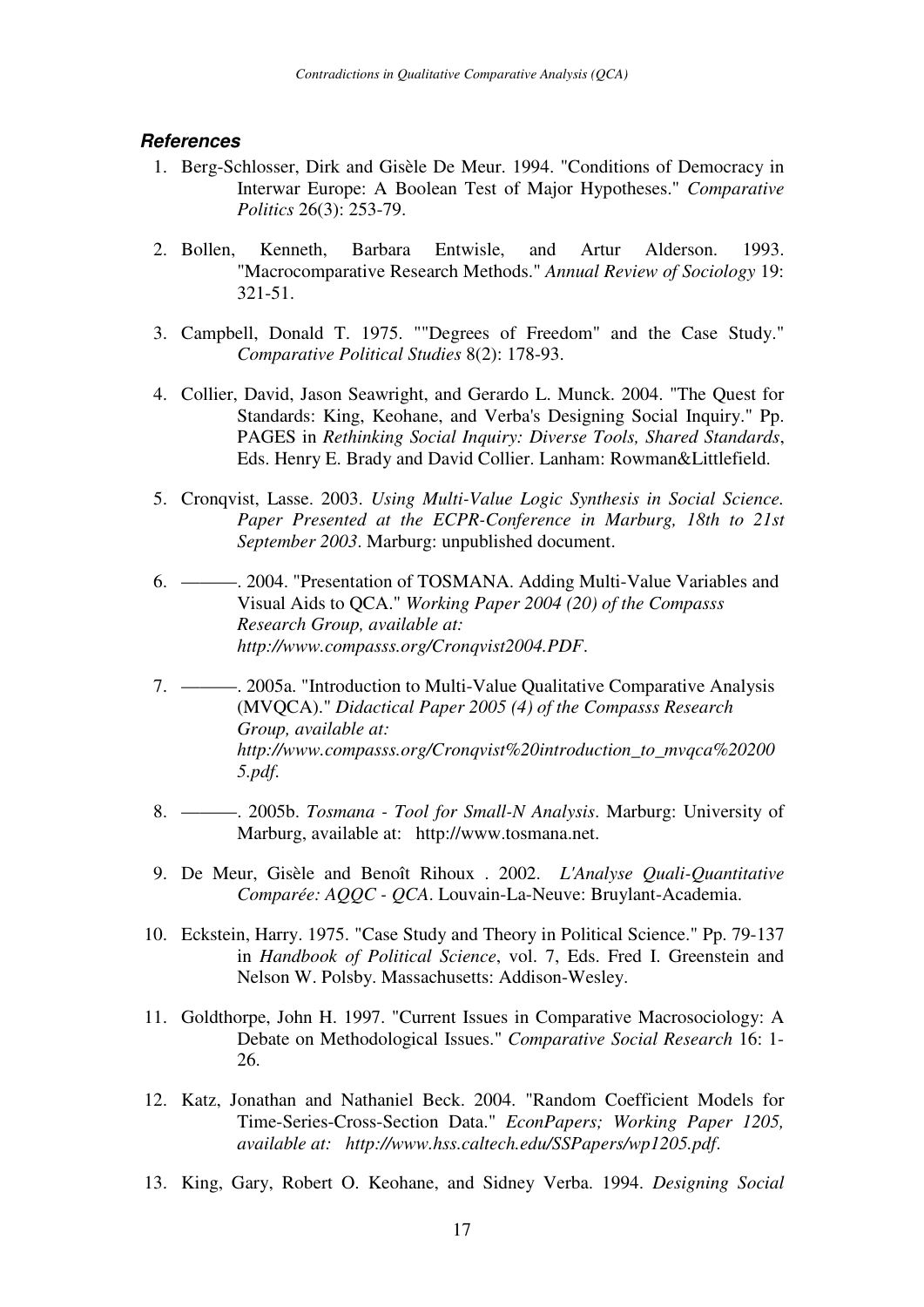*Inquiry - Scientific Inference in Qualitative Research*. Princeton: Princeton University Press.

- 14. Lijphart, Arend. 1971. "Comparative Politics and Comparative Method." *American Political Science Review* 65(3): 682-93.
- 15. ———. 1975. "The Comparable-Cases Strategy in Comparative Research." *Comparative Political Studies* 8(2): 158-77.
- 16. Markoff, John. 1990. "A Comparative Method: Reflections on Charles Ragin's Innovations in Comparative Analysis." *Historical Methods* 23(4): 177- 81.
- 17. McKeown, Timothy J. 1999. "Case Studies and the Statistical Worldview." *International Organization* 53(1): 161-90.
- 18. Mill, John S. 1872. *A System of Logic: Ratiocinative and Inductive*. 8th ed. London: Longmans, Green Reader, and Dyer.
- 19. Munck, Gerardo L. 1998. "Canons of Research Design in Qualitative Research ." *Studies in Comparative International Development* 33(3): 18-45.
- 20. ———. 2004. "Tools for Qualitative Research." Pp. 105-21 in *Rethinking Social Inquiry: Diverse Tools, Shared Standards*, Eds. Henry E. Brady and David Collier. Oxford: Rowman & Littlefield.
- 21. Muno, Wolfgang. 2003. "Fallstudien und die vergleichende Methode." Pp. 19- 36 in *Vergleichende Politikwissenschaftliche Methoden: Neue Entwicklungen und Diskussionen*, Eds. Susanne Pickel, Gert Pickel, Hans-Joachim Lauth, and Detlef Jahn. Wiesbaden: Westdeutscher Verlag.
- 22. Ragin, Charles C. 1987. *The Comparative Method Moving Beyond Qualitative and Quantitative Strategies*. Berkeley, Los Angeles, London: University of California Press.
- 23. Ragin, Charles C. 1989. "New Directions in Comparative Research." Pp. 57-76 in *Cross-National Research in Sociology*, Ed. Melvin L. Kohn. Newbury Park: Sage Publications.
- 24. ———. 2000. *Fuzzy-Set Social Science*. Chicago: University of Chicago Press.
- 25. ———. 2003. "Making Comparative Analysis Count." *Working Paper 2003 (10) of the Compasss Research Group, available at: http://www.compasss.org/RaginDayOne.PDF*.
- 26. ———. 2004. "From Fuzzy Sets to Crisp Truth Tables." *Working Paper 2004 (28) of the Compasss Research Group, available at: http://www.compasss.org/Raginfztt\_April05.pdf*.
- 27. ———. 2006. "Set Relations in Social Research: Evaluating Their Consistency and Change." *Political Analysis* 14 (3): 291-310.